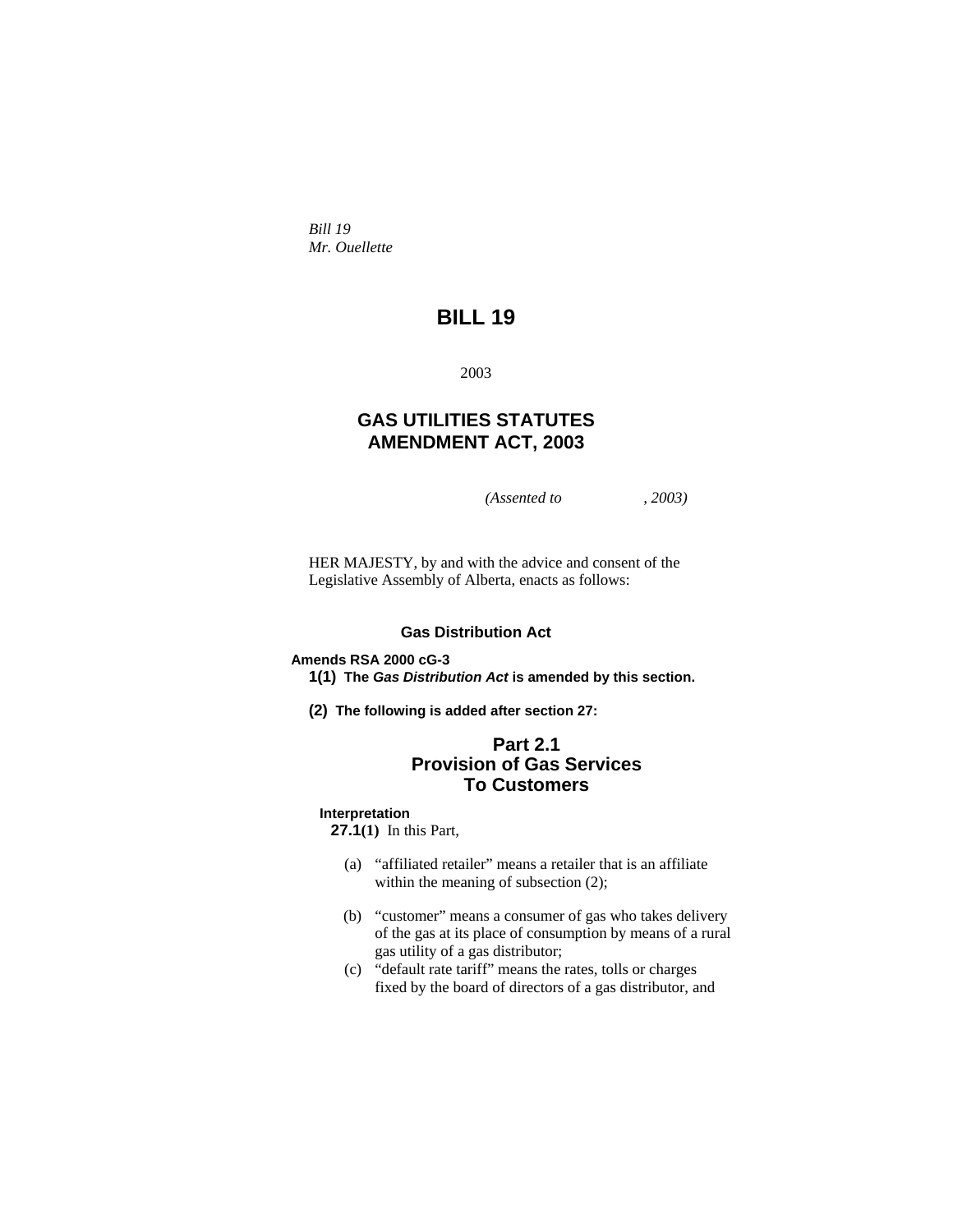the terms and conditions fixed by that board of directors, for gas services provided by a default supply provider;

- (d) "default supply provider" means a gas distributor, or a person authorized by a gas distributor, who provides gas services to customers pursuant to a default rate tariff;
- (e) "gas distribution service" means the service required to transport gas to customers by means of a rural gas utility, and includes any services the gas distributor is required to provide under this Act or the regulations, but does not include gas services within the meaning of clause (h);
- (f) "gas distribution tariff" means the rates, tolls or charges fixed by the board of directors of a gas distributor for gas distribution service provided by the gas distributor;
- (g) "gas distributor" means a rural gas co-operative association that owns a rural gas utility;
- (h) "gas services" means
	- (i) the gas that is provided and delivered, and
	- (ii) the services associated with the provision and delivery of the gas, including
		- (A) arranging for the exchange or purchase of the gas,
		- (B) making financial arrangements to manage the financial risk associated with the price of gas,
		- (C) arranging for gas distribution service,
		- (D) arranging for delivery of the gas to the gas distributor's specified receipt point or points,
		- (E) storage, and
		- (F) any other services specified as gas services by the gas distributor in an extraordinary resolution under section 27.2;
- (i) "retail gas services" means those gas services that are specified as retail gas services by the gas distributor in an extraordinary resolution under section 27.2 and that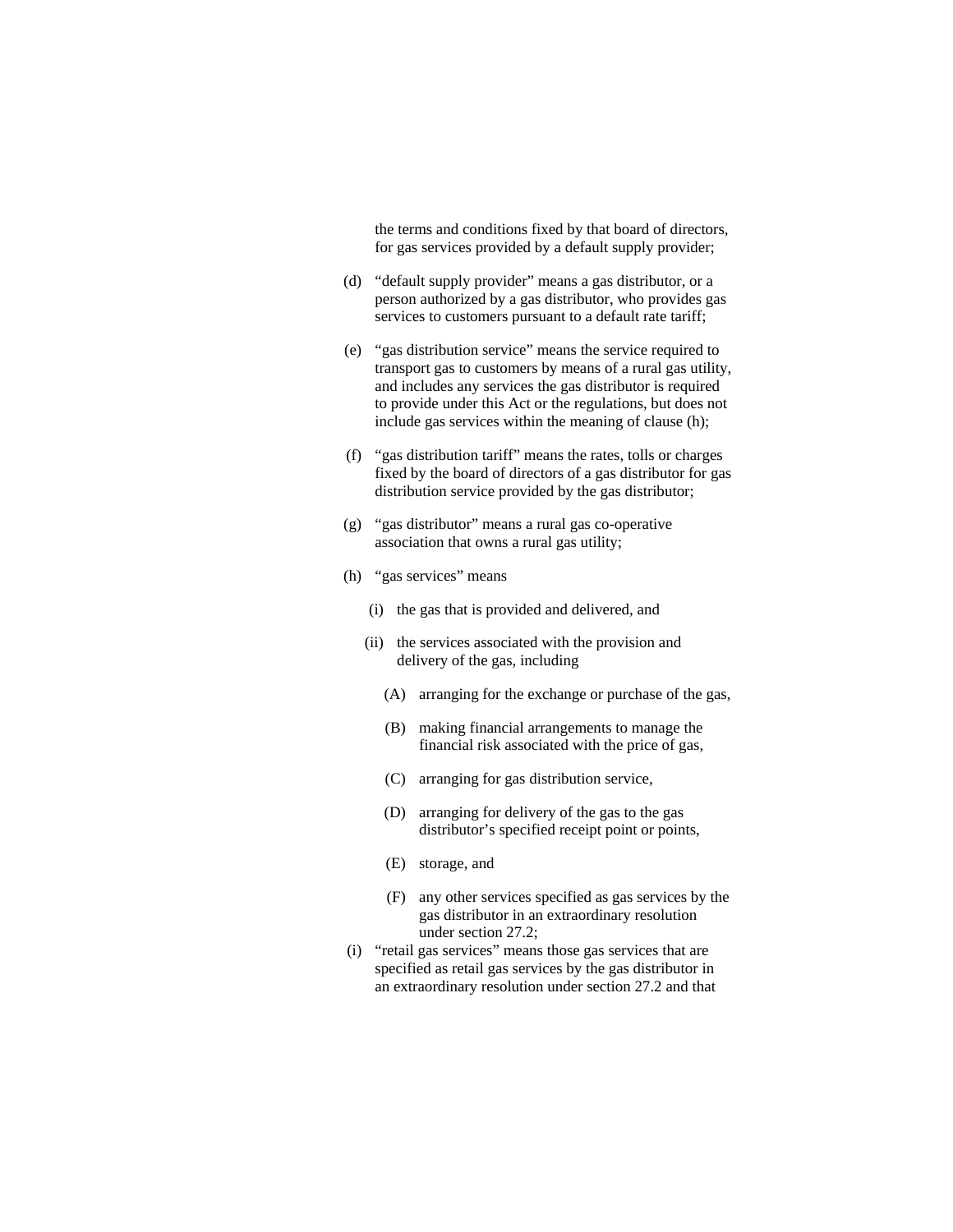can be provided by a retailer directly to customers and are not provided under a default rate tariff;

 (j) "retailer" means a person who provides retail gas services, and includes an affiliated retailer.

**(2)** For the purposes of this Part, an entity is an affiliate of a gas distributor or default supply provider

- (a) if the entity is
	- (i) a corporation of which the gas distributor or default supply provider legally or beneficially owns or controls, directly or indirectly,
		- (A) at least 10% of the voting shares or securities that are convertible into at least 10% of the voting shares, or
		- (B) a exercisable option or right to purchase at least 10% of the voting shares or securities that are convertible into at least 10% of the voting shares,
	- (ii) a unit or division of the gas distributor or default supply provider, or
	- (iii) a member of a partnership or joint venture with the gas distributor or default supply provider,

#### or

 (b) if another person legally or beneficially owns or controls, directly or indirectly, at least a 10% interest in the entity and in the gas distributor or default supply provider, by way of voting shares, securities that are convertible into voting shares, an exercisable option or right to purchase voting shares or securities that are convertible into voting shares, or otherwise.

#### **Application**

**27.2(1)** Subject to subsection (2), this Part applies in respect of a gas distributor, its rural gas utility and its customers only where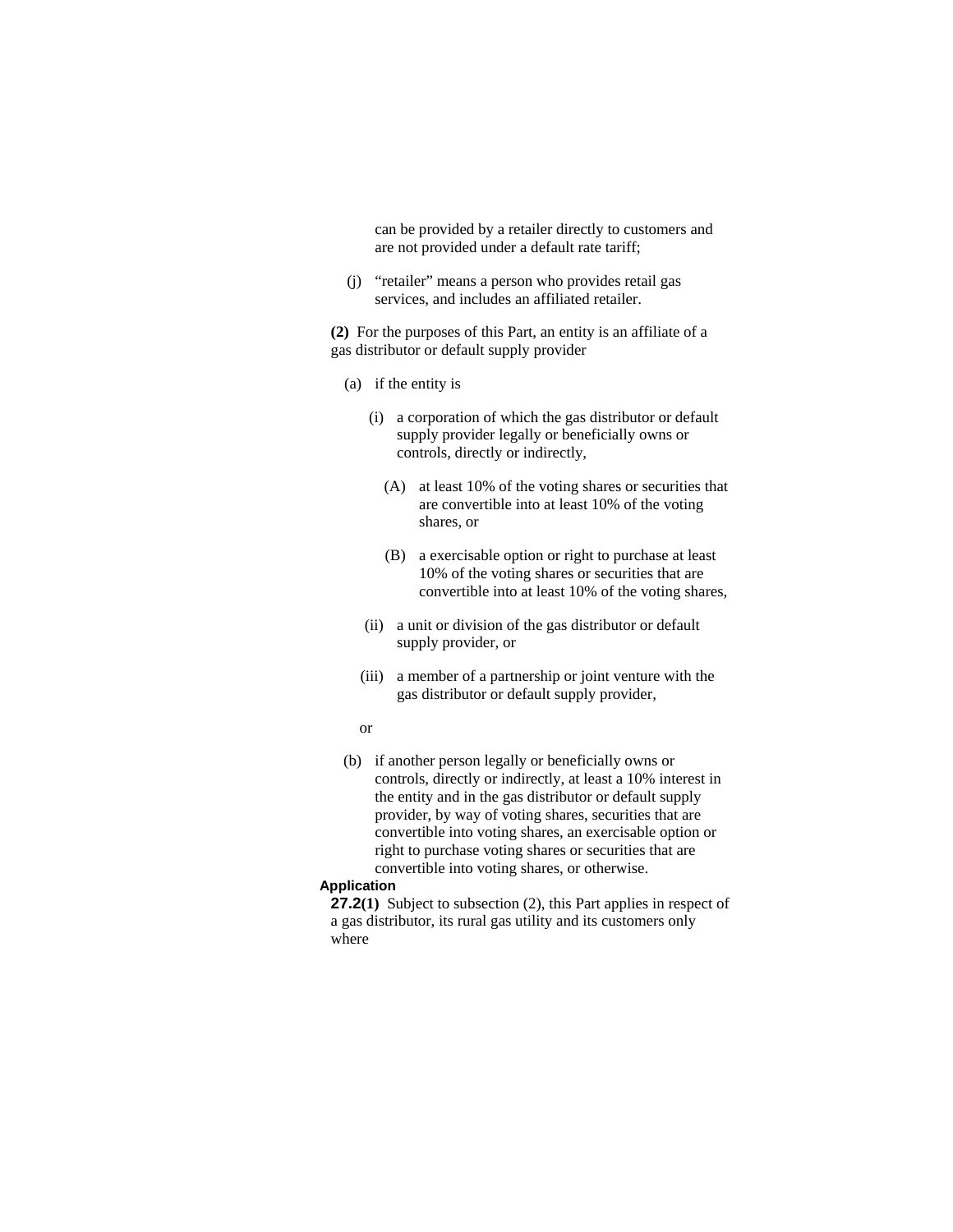- (a) the rural gas co-operative association that is the gas distributor has passed a resolution in accordance with this section, and
- (b) the resolution remains in effect.

**(2)** A rural gas co-operative association may, by extraordinary resolution within the meaning of the *Rural Utilities Act*,

- (a) resolve to make
	- (i) itself, as a gas distributor,
	- (ii) all or part of its rural gas utility, and
	- (iii) one or more classes of its customers,

subject to this Part,

- (b) specify additional services as gas services for the purposes of section 27.1(1)(h), and
- (c) specify gas services as retail gas services for the purposes of section 27.1(1)(i).

**(3)** Where a rural gas co-operative association by extraordinary resolution repeals or otherwise terminates the operation of a resolution under subsection (2),

- (a) the repeal or termination does not affect the operation of agreements under this Part respecting the provision of retail gas services that are in effect when the repeal or termination takes effect, and
- (b) this Part continues to apply in respect of those agreements and the persons to whom those agreements apply until the agreements expire or are otherwise terminated.

# **Quorum**

**27.3(1)** Notwithstanding anything in the *Rural Utilities Act* or the regulations under that Act, the quorum for the purposes of a general meeting at which an extraordinary resolution referred to in section 27.2(2) or (3) is to be considered or passed is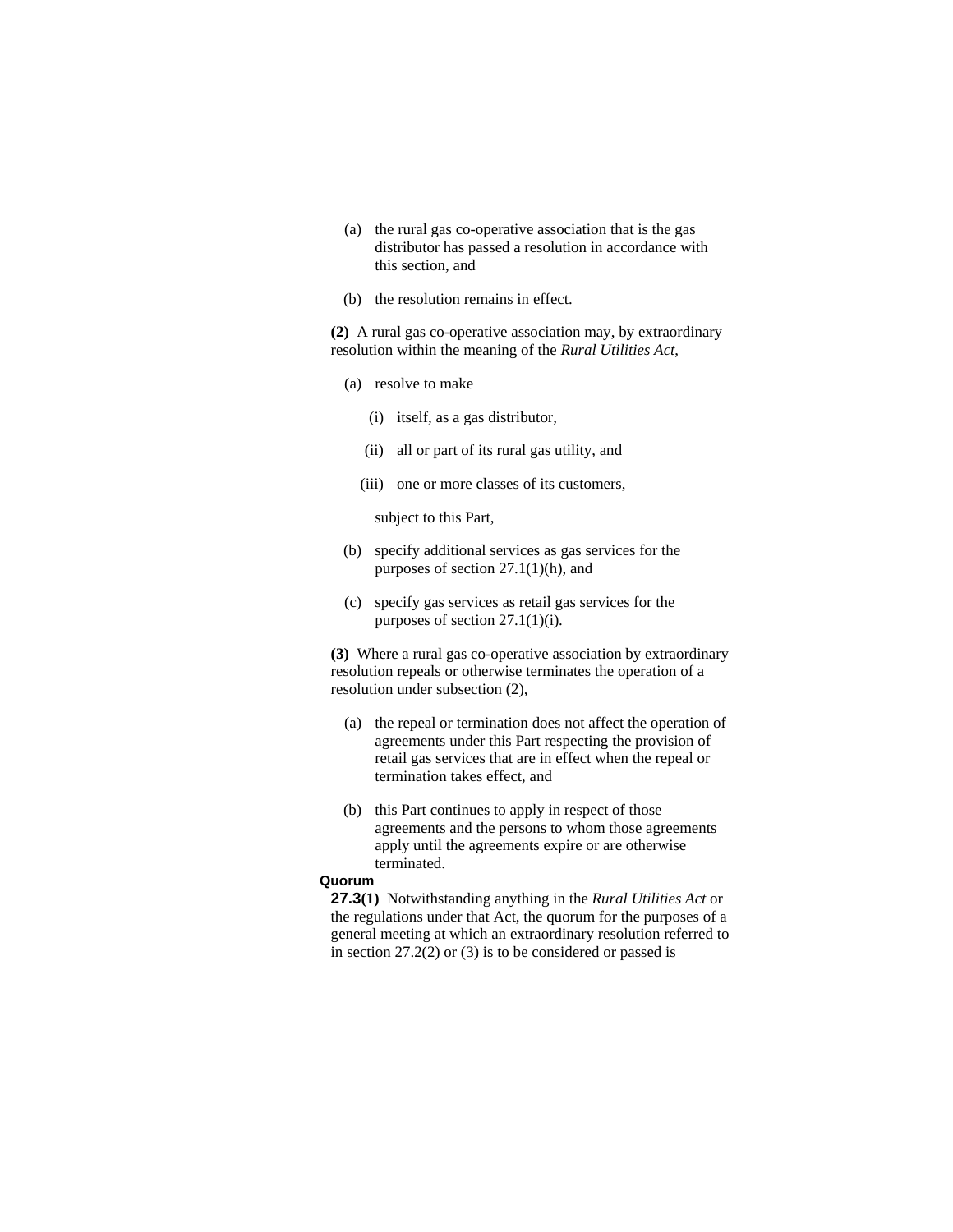- (a) in the case of a rural gas co-operative association with 500 or fewer members, 25% of the members or 100, whichever is less, and
- (b) in the case of a rural gas co-operative association with more than 500 members, 25% of the members or 150, whichever is less.

**(2)** If at the time scheduled for the commencement of the general meeting the quorum required under subsection (1) is not present and is still not present one-half hour after that time, the extraordinary resolution must not be dealt with at that meeting, but the meeting may be continued and other business may be transacted at the meeting, subject to the quorum requirements of the *Rural Utilities Act* and the regulations under that Act.

**(3)** If a meeting is continued under subsection (2) and, during the meeting, the quorum required under subsection (1) is obtained, the extraordinary resolution may be dealt with at the meeting.

#### **Regulations**

**27.4(1)** The Lieutenant Governor in Council may make regulations

- (a) respecting the manner in which the functions of gas distributors, default supply providers and retailers are to be carried out;
- (b) respecting the powers, duties, rights and obligations of gas distributors, default supply providers, retailers and customers;
- (c) allowing gas distributors, default supply providers and retailers to authorize other persons to perform functions on their behalf, and governing the terms and conditions under which such an authorization may be given;
- (d) governing the powers, duties, rights and obligations of persons performing functions pursuant to an authorization referred to in clause (c);
- (e) allowing a gas distributor to authorize a person to act as a default supply provider;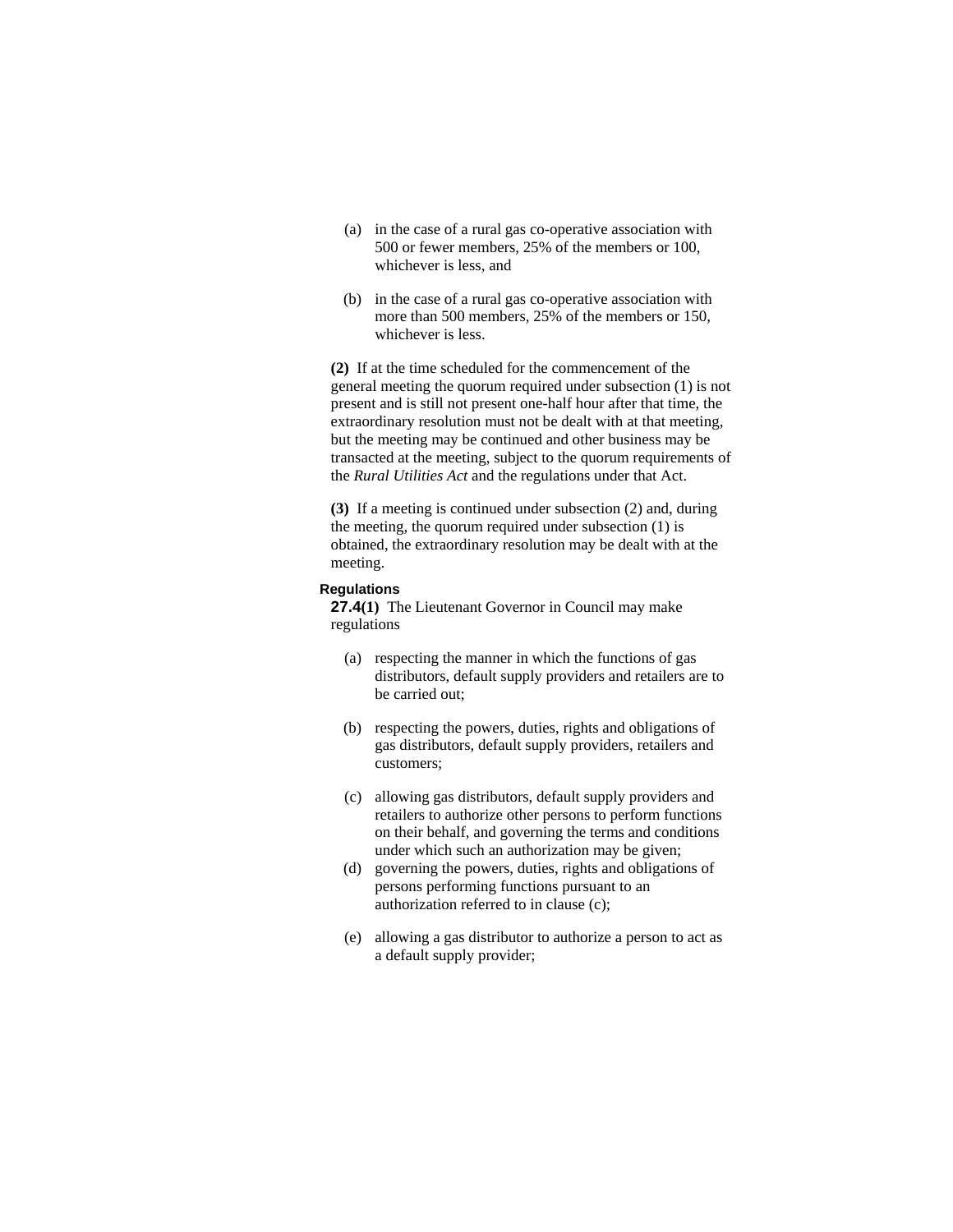- (f) respecting the responsibility of a gas distributor to develop and offer non-discriminatory gas distribution tariffs;
- (g) respecting billing;
- (h) establishing a code of conduct governing the relationship between
	- (i) a gas distributor and its default supply provider,
	- (ii) a gas distributor and its affiliated retailers, or
	- (iii) a gas distributor's default supply provider and an affiliated retailer,

 or any aspect of the activities of the parties in the relationship;

- (i) governing the flow of information between gas distributors, default supply providers and retailers;
- (j) respecting arrangements among gas distributors, default supply providers and retailers related to the performing of metering and billing and maintaining information systems;
- (k) respecting records to be kept by gas distributors, default supply providers and retailers;
- (l) authorizing the Minister to impose administrative penalties in respect of contraventions of the regulations;
- (m) defining terms for the purposes of this Part or the regulations;
- (n) respecting any other matter the Lieutenant Governor in Council considers necessary or advisable to carry out the intent of this Part;
- (o) to deal with any difficulty or impossibility resulting from the operation of this Part or the regulations.

**(2)** No authorization may be given under subsection (1)(c) or (e) that lessens or removes the responsibility or liability of the gas distributor, default supply provider or retailer, as the case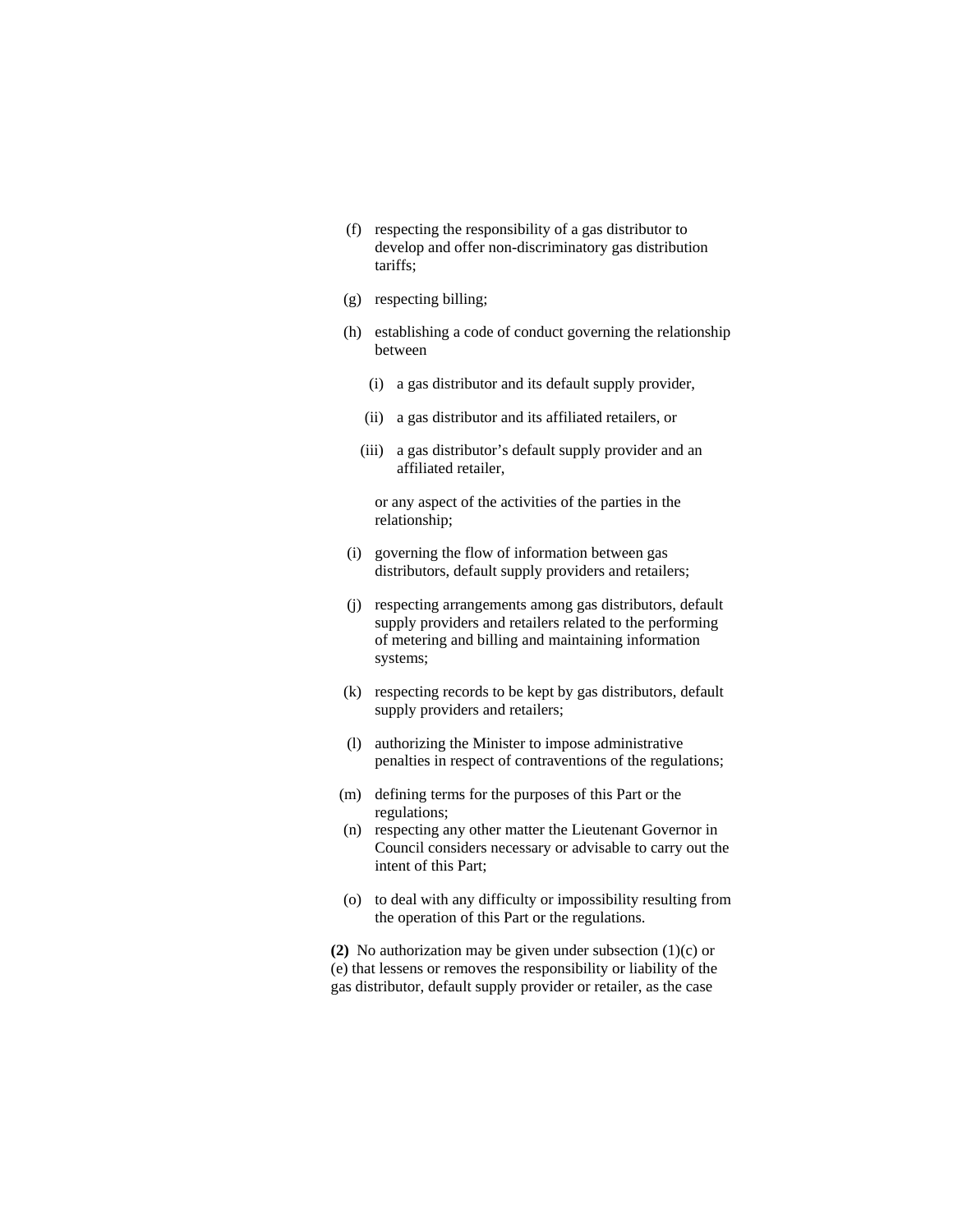may be, for carrying out the function in respect of which the authorization is given.

**(3)** Subject to the regulations and to the extraordinary resolution referred to in section 27.2(2), a customer of a gas distributor has the right to obtain gas services from a retailer or default supply provider for delivery to the customer by means of the gas distributor's rural gas utility, and for that purpose the gas distributor shall transport gas on behalf of the customer or the retailer or default supply provider at the rates, tolls or charges fixed by the gas distributor and on the terms and conditions imposed by the gas distributor.

**(4)** Subsection (3) applies notwithstanding

- (a) a privilege or franchise granted to a gas distributor by a municipality in Alberta, or
- (b) a franchise area approval under this Act,

whether or not the privilege, franchise or franchise area approval gives any exclusive rights to the person who holds the privilege, franchise or franchise area approval.

**(5)** Subject to the regulations, a gas distributor must provide gas services to customers pursuant to its default rate tariff.

#### **Effect on existing agreements and grants**

**27.5(1)** Agreements and grants, including privileges, franchises and franchise area approvals referred to in section 27.4(4), that are in existence on the effective date of an extraordinary resolution referred to in section 27.2(2) that relate to the provision of gas services by the gas distributor to its customers are preserved unless subsection (2) applies. **(2)** An agreement or a grant, privilege, franchise or franchise area approval referred to in subsection (1) that is expressly or by necessary implication inconsistent with this Part is deemed to be amended to the extent necessary to make the agreement, grant, privilege, franchise or franchise area approval consistent with this Part.

#### **Scope of regulations**

**27.6** A regulation under section 27.4 may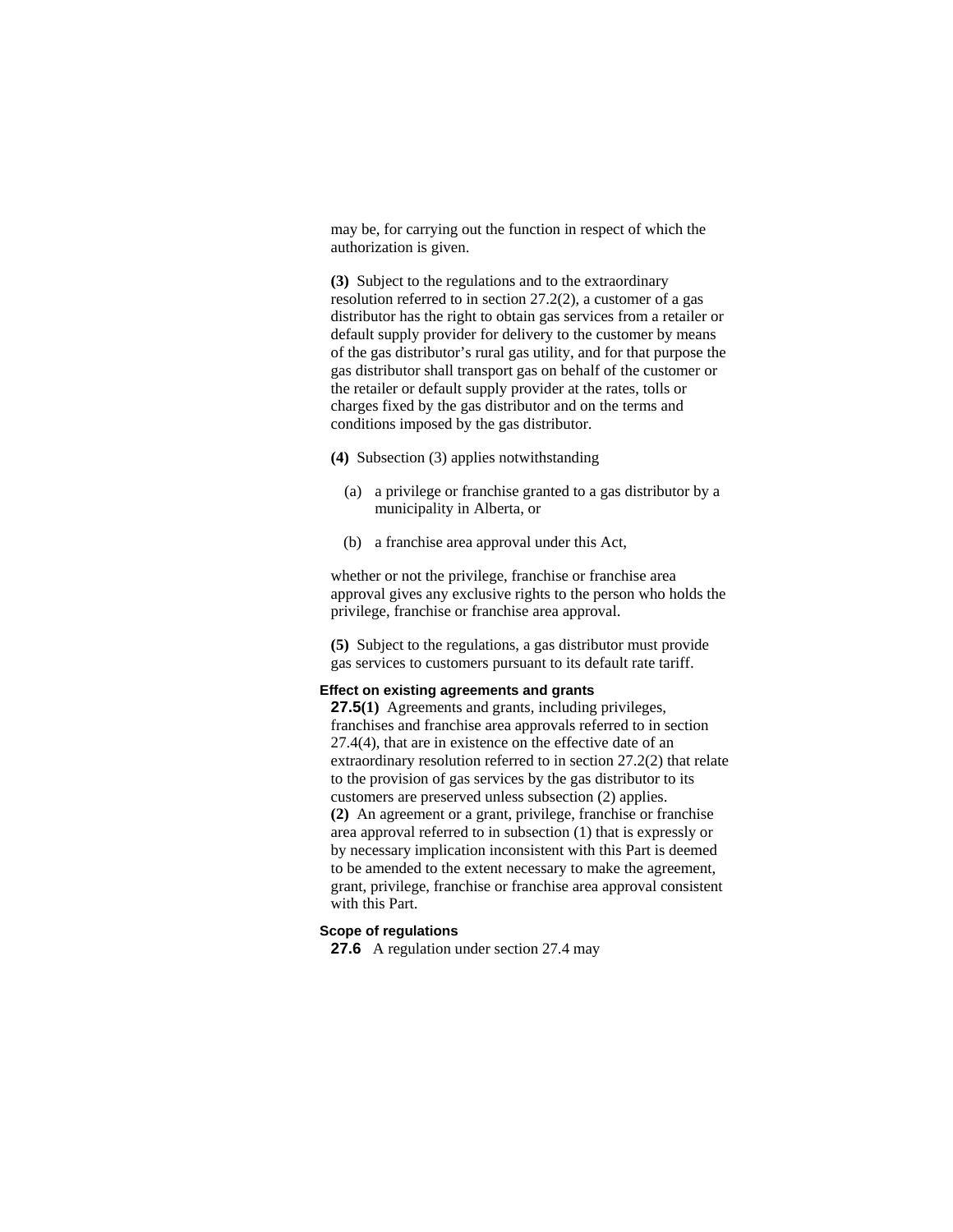- (a) be specific or general in its application and include conditions, restrictions and limitations;
- (b) apply to all of Alberta or any part of Alberta;
- (c) impose or confer on any person named in the regulation any power, duty, responsibility or function in respect of the regulations;
- (d) adopt or declare to be in force, with or without modifications, any code or standard specified or described in the regulations.

# **(3) The** *Gas Distribution Amendment Act***, RSA 2000 c13(Supp), is repealed.**

**(4) This section comes into force on Proclamation.**

# **Gas Utilities Act**

### **Amends RSA 2000 cG-5**

- **2(1) The** *Gas Utilities Act* **is amended by this section.**
- **(2) Section 28 is repealed and the following is substituted:**

# **Part 2.1 Provision of Gas Services To Customers**

# **Definitions**

**28** In this Part,

- (a) "affiliated retailer" has the meaning given to it in the regulations;
- (b) "customer" means a consumer of gas who takes delivery of the gas at its place of consumption by means of a gas distribution system of a gas distributor;
- (c) "default rate tariff" means the rates, tolls or charges fixed by the Board, and the terms or conditions fixed by the Board, for gas services provided by a default supply provider;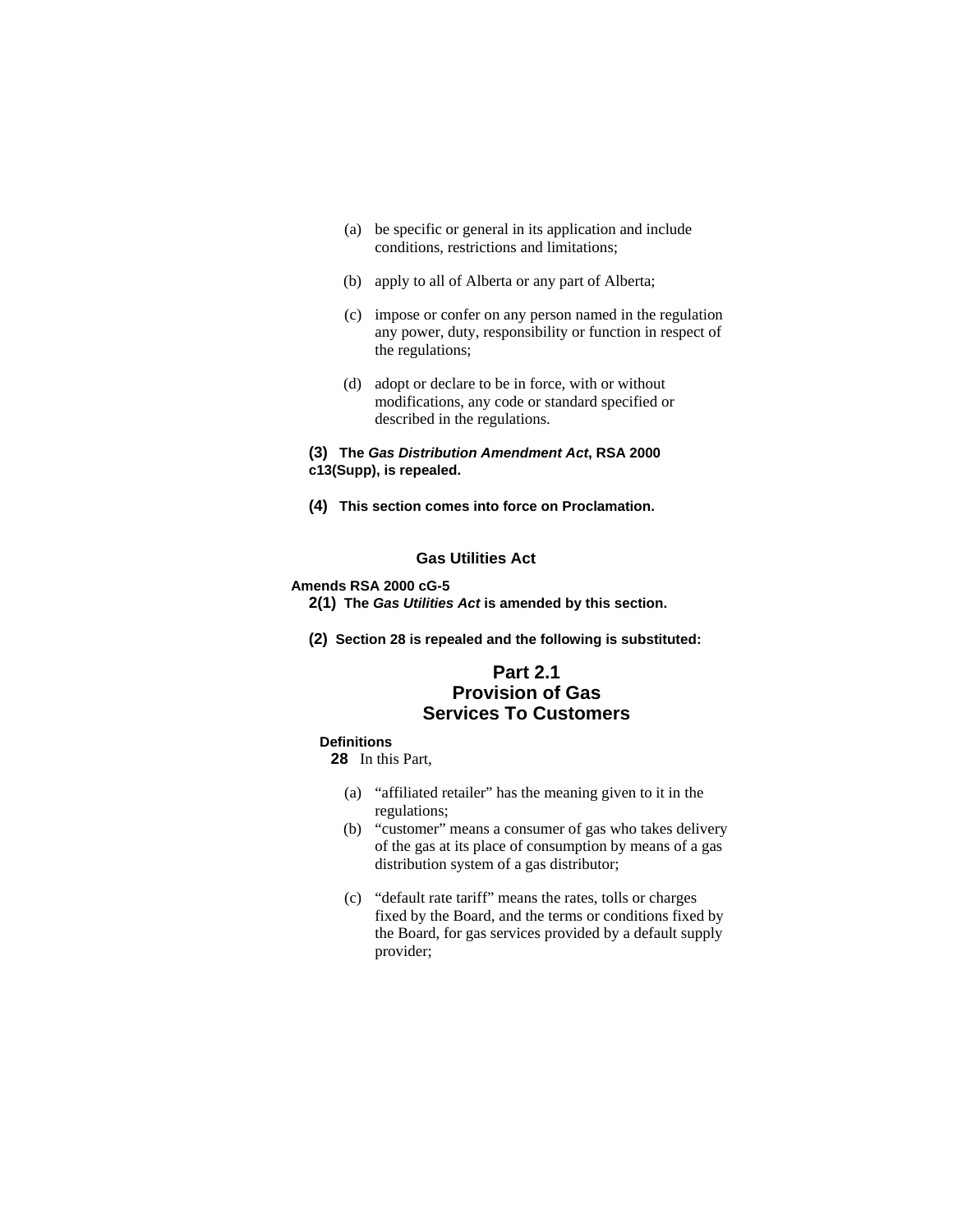- (d) "default supply provider" means a gas distributor, or a person authorized by a gas distributor, who provides gas services to customers pursuant to a default rate tariff;
- (e) "gas distribution service" means the service required to transport gas to customers by means of a gas distribution system, and includes any services the gas distributor is required to provide by the Board or is required to provide under this Act or the regulations;
- (f) "gas distribution system" means a gas utility that delivers gas to customers through a system of pipelines, works, plant and equipment that is primarily a low pressure system;
- (g) "gas distribution tariff" means the rates, tolls or charges fixed by the Board, and the terms and conditions fixed by the Board, for gas distribution service provided by a gas distributor;
- (h) "gas distributor" means the owner, operator, manager or lessee of a gas distribution system;
- (i) "gas services" means
	- (i) the gas that is provided and delivered, and
	- (ii) the services associated with the provision and delivery of the gas, including
		- (A) arranging for the exchange or purchase of the gas,
		- (B) making financial arrangements to manage the financial risk associated with the price of gas,
		- (C) arranging for gas distribution service,
		- (D) arranging for delivery of gas to the gas distributor's specified receipt point or points,
		- (E) storage,
		- (F) billing, collection and responding to customer billing inquiries,
		- (G) maintaining information systems, and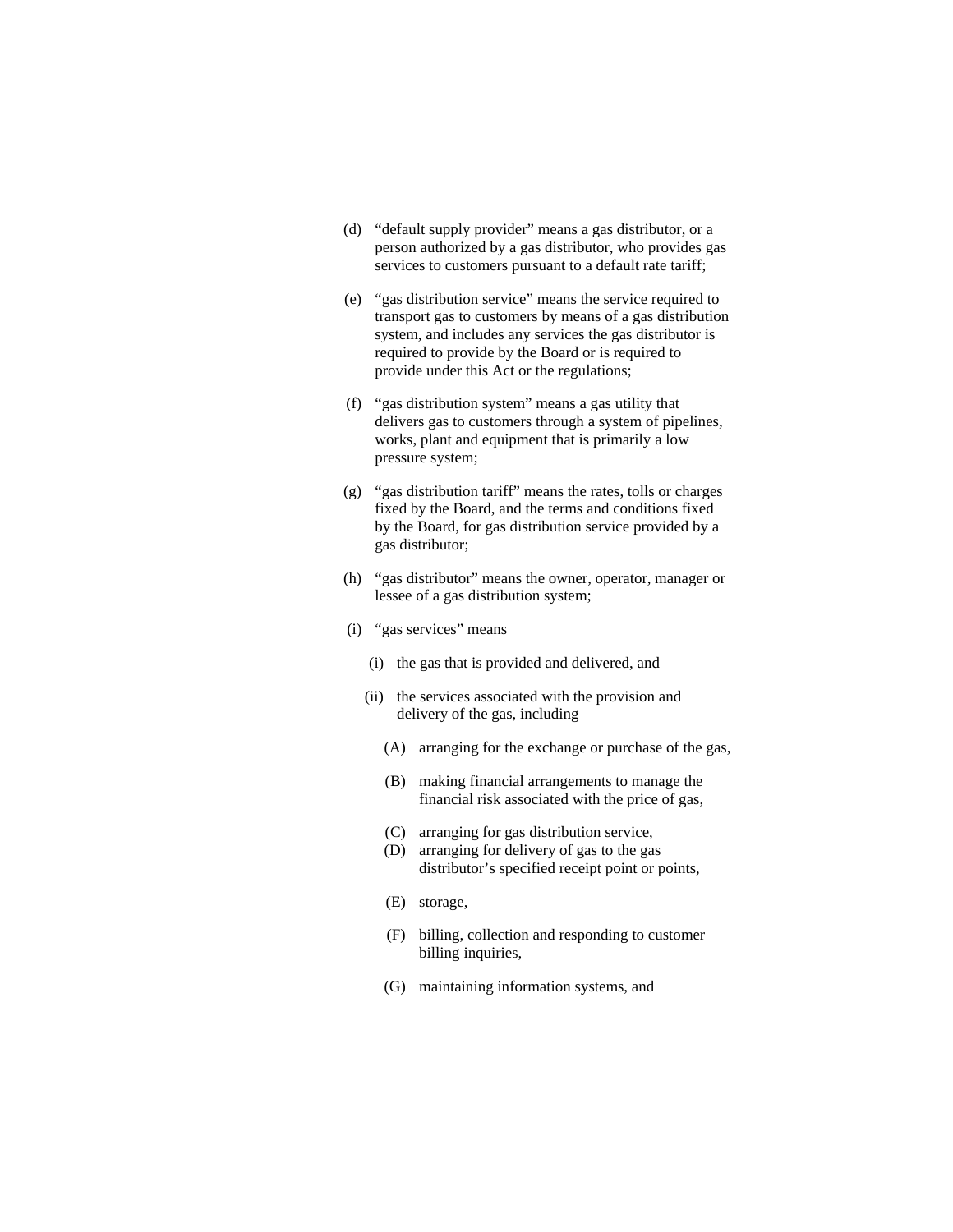- (H) any other services specified by the Minister by order as gas services;
- (j) "retail gas services" means gas services that are provided by a retailer directly to customers and that are not provided under a default rate tariff;
- (k) "retailer" means a person who provides retail gas services, and includes an affiliated retailer;
- (l) "service area", with respect to a gas distributor, means the area within which customers take delivery of gas at their place of consumption by means of the gas distribution system of the gas distributor;
- (m) "settlement system code" has the meaning given to it in the regulations.

#### **Regulations**

**28.1(1)** The Lieutenant Governor in Council may make regulations

- (a) respecting the manner in which the functions of gas distributors, default supply providers and retailers are to be carried out;
- (b) respecting the powers, duties, rights and obligations of gas distributors, default supply providers, retailers and customers;
- (c) allowing gas distributors, default supply providers and retailers to authorize other persons to perform functions on their behalf, and governing the terms and conditions under which such an authorization may be given;
- (d) governing the powers, duties, rights and obligations of persons performing functions pursuant to an authorization referred to in clause (c);
- (e) allowing the Board to approve persons authorized by gas distributors to act as default supply providers;
- (f) respecting the responsibility of a gas distributor to develop and offer non-discriminatory gas distribution tariffs;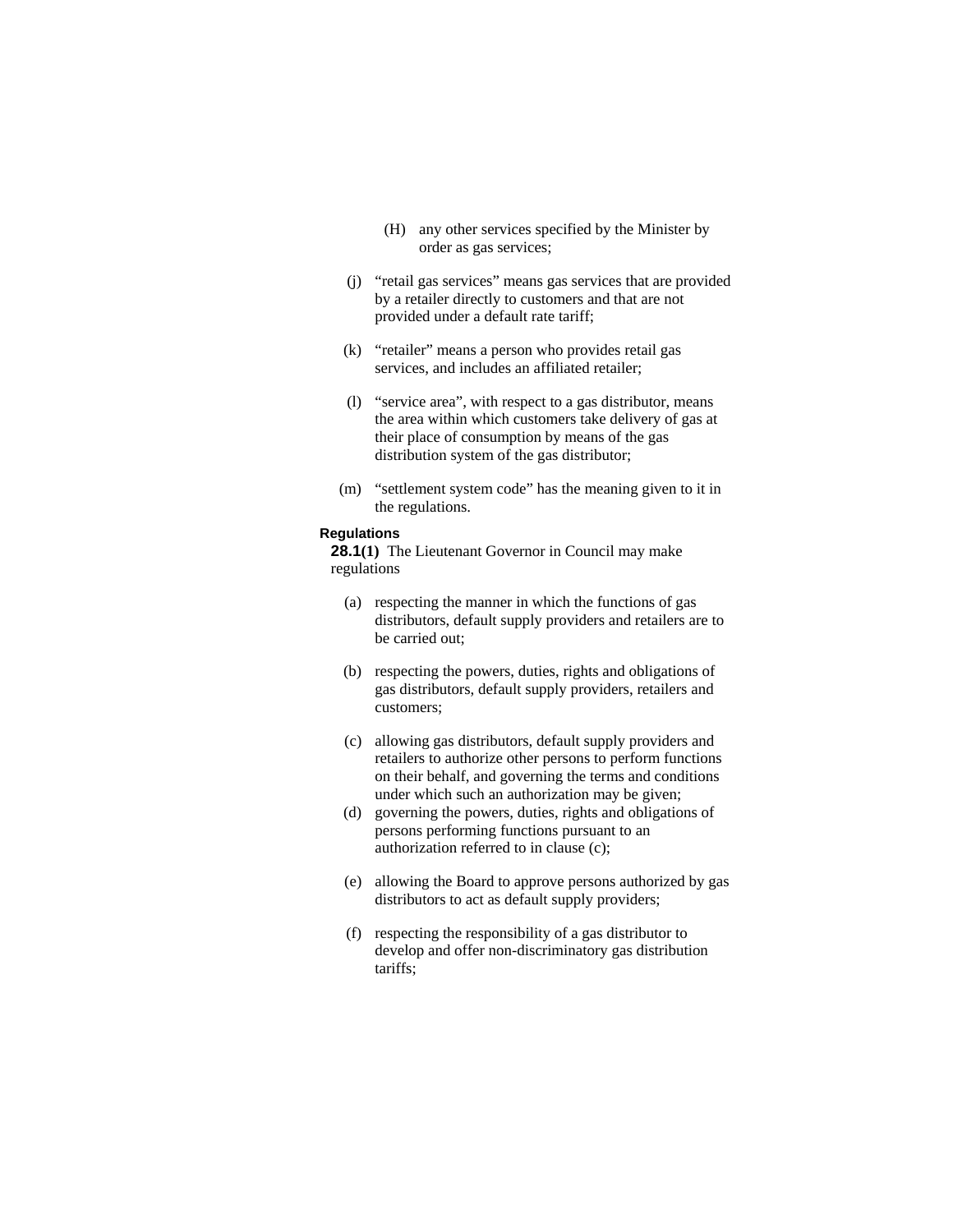- (g) respecting billing and who is responsible for performing that function, and respecting accuracy of billing;
- (h) establishing a code of conduct governing the relationship between
	- (i) a gas distributor and its default supply provider,
	- (ii) a gas distributor and its affiliated retailers, or
	- (iii) a gas distributor's default supply provider and an affiliated retailer,

or any aspect of the activities of the parties in the relationship;

- (i) governing the flow of information between gas distributors, default supply providers and retailers;
- (j) respecting arrangements among gas distributors, default supply providers and retailers related to the performing of metering and billing and maintaining information systems;
- (k) respecting records to be kept by gas distributors, default supply providers and retailers;
- (l) authorizing the Board to impose administrative penalties in respect of contraventions of the regulations or a Board order;
- (m) authorizing the Board to establish or approve a settlement system code regarding the provision of gas services and gas distribution service in Alberta;
- (n) respecting the matters that the Board must or may consider or must not consider when considering an application by a gas distributor or default supply provider for approval of a gas distribution tariff or a default rate tariff;
- (o) defining terms for the purposes of this Part or the regulations;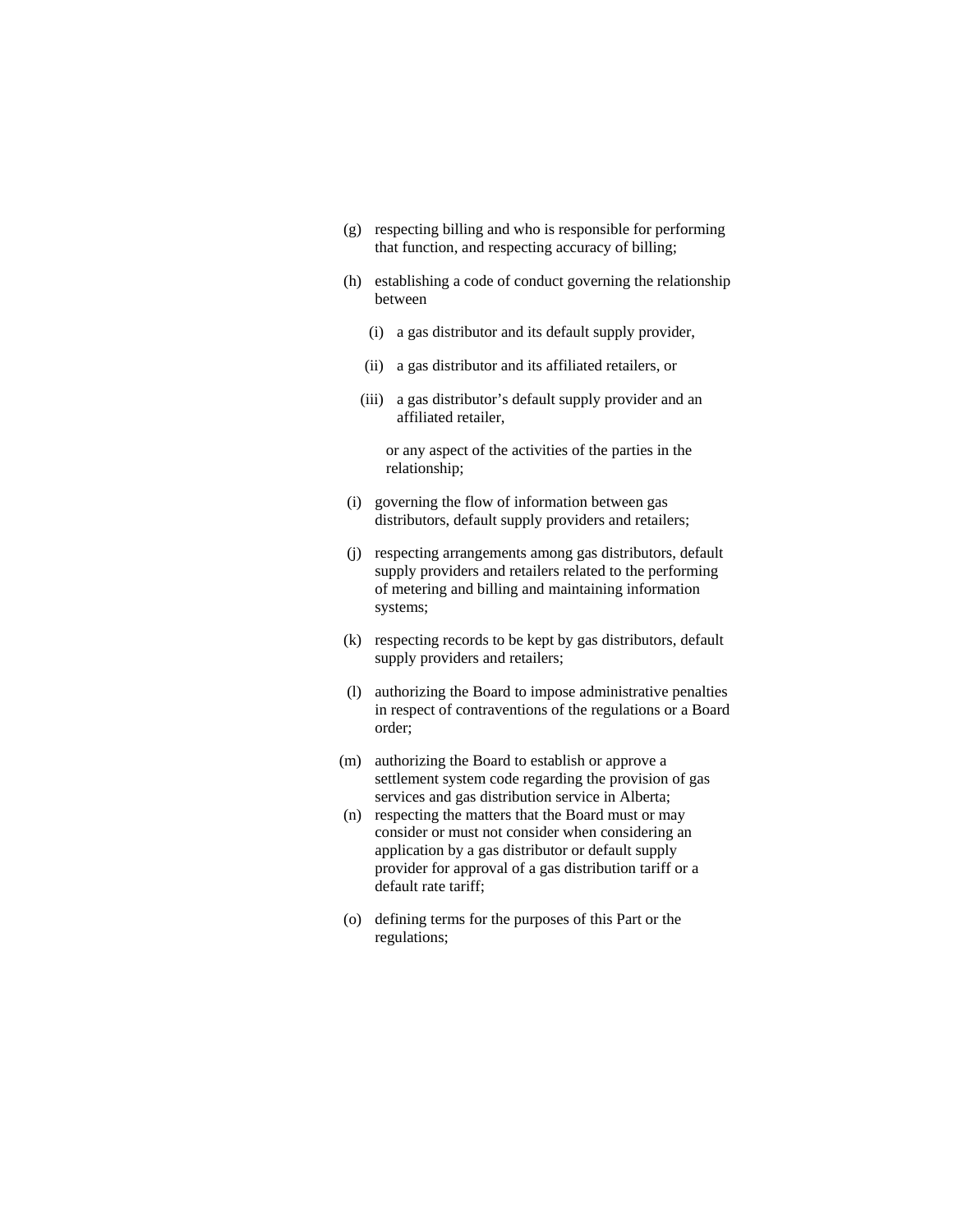- (p) respecting any other matter the Lieutenant Governor in Council considers necessary or advisable to carry out the intent of this Part;
- (q) to deal with any difficulty or impossibility resulting from the operation of this Part.

**(2)** No authorization may be given under subsection (1)(c) or (e) that lessens or removes the responsibility or liability of the gas distributor, default supply provider or retailer, as the case may be, for carrying out the functions in respect of which the authorization is given.

**(3)** Subject to the regulations, a customer has the right to obtain gas services from a retailer or default supply provider for delivery to the customer by the gas distributor in whose service area the customer's place of consumption is located, and for that purpose the gas distributor shall transport gas within the service area on behalf of the customer or the retailer or default supply provider at the rates, tolls or charges fixed by the Board and on the terms and conditions imposed by the Board.

**(4)** Subsection (3) applies notwithstanding

- (a) a privilege or franchise granted to a gas distributor by a municipality in Alberta, or
- (b) a franchise area approval under the *Gas Distribution Act*,

whether or not the privilege, franchise or franchise area approval gives any exclusive rights to the gas distributor.

**(5)** Subject to the regulations, a gas distributor must provide gas services to customers pursuant to a default rate tariff. **(6)** Agreements and grants, including privileges, franchises and franchise area approvals referred to in subsection (4), that are in existence when this Part or any provision that amends this Part comes into force that relate to the transmission, distribution, exchange, purchase or sale of gas are preserved unless subsection (7) applies.

**(7)** An agreement or a grant, privilege, franchise or franchise area approval referred to in subsection (6) that is expressly or by necessary implication inconsistent with this Part or the provision is deemed to be amended to the extent necessary to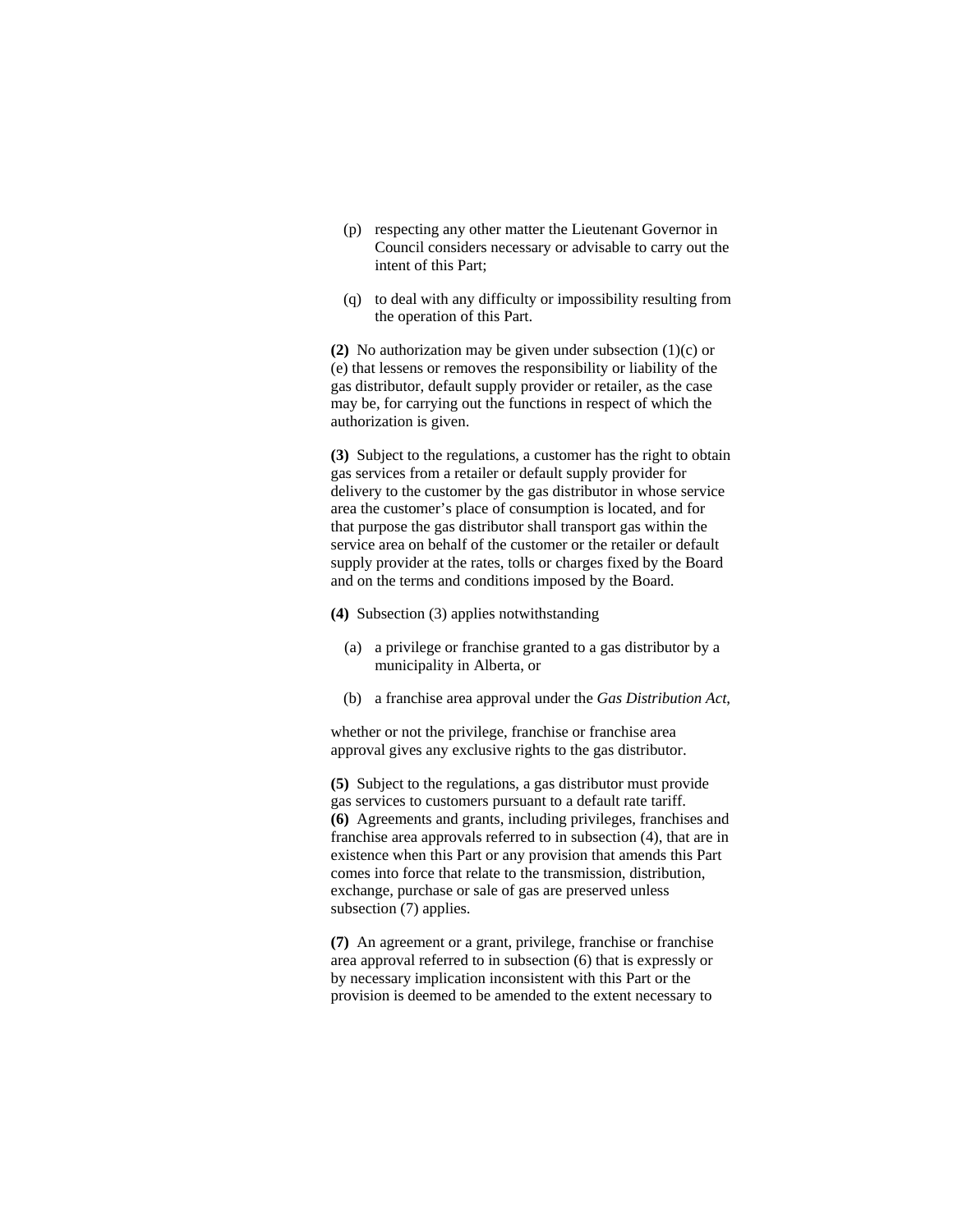make the agreement, grant, privilege, franchise or franchise area approval consistent with this Part or the provision.

# **(8)** The Minister may by order

- (a) approve the professional and other costs relating to the development and implementation of this Part, and
- (b) apportion the responsibility for the payment of those costs among gas distributors, or provide for the manner in which responsibility for the payment of those costs is to be apportioned among gas distributors.

**(9)** Costs that are paid by a gas distributor under subsection (8) are recoverable in the gas distributor's gas distribution tariff.

#### **Scope of regulations**

**28.2** Any regulation made under section 28.1 may

- (a) be specific or general in its application and include conditions, restrictions and limitations;
- (b) apply to all of Alberta or any part of Alberta;
- (c) impose or confer on any person named in the regulation any power, duty, responsibility or function in respect of the regulation;
- (d) adopt or declare to be in force, with or without modifications, any code or standard specified or described in the regulation.

# **Service quality standards rules**

**28.3(1)** The Board may make and enforce rules regarding service quality standards for each gas distributor and default supply provider related to billing and billing services provided to customers.

**(2)** On application by a person having an interest, or on its own initiative, the Board may investigate to determine whether a gas distributor or default supply provider is meeting the service quality standards rules.

**(3)** If the Board is of the opinion that the gas distributor or default supply provider has failed or is failing to meet the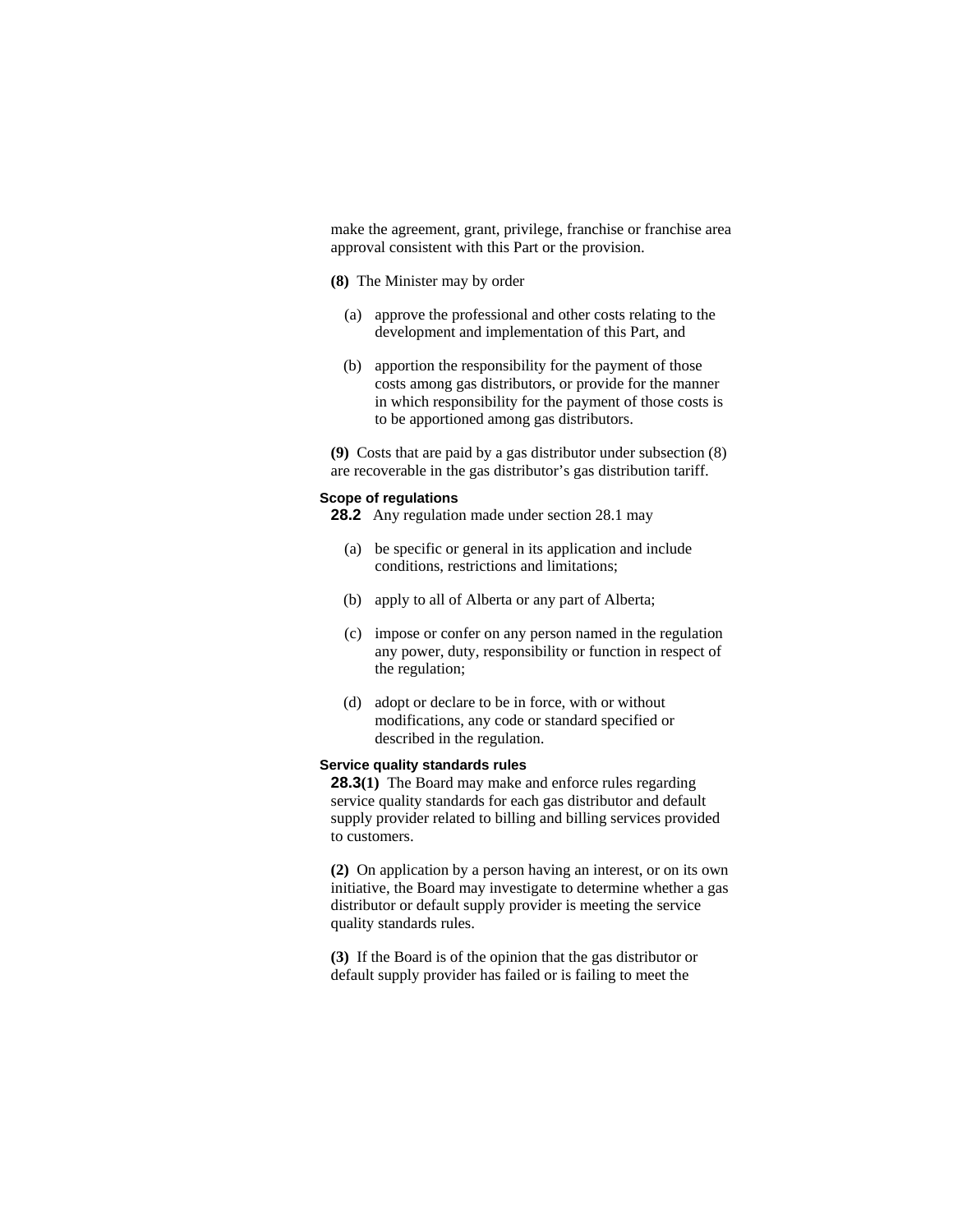service quality standards rules, the Board may by order do all or any of the following:

- (a) direct the gas distributor or default supply provider to take any action to improve services that the Board considers just and reasonable;
- (b) direct the gas distributor or default supply provider to provide the customer with a credit, in an amount specified by the Board, to compensate the customer for the gas distributor's or default supply provider's failure to meet the service quality standards rules;
- (c) prohibit the gas distributor or default supply provider from engaging in any activity or conduct that the Board considers to be detrimental to customer service;
- (d) impose an administrative penalty of
	- (i) not more than \$100 000 a day for each day that a service quality standards rule is not met or complied with, or
	- (ii) not more than \$500 000 for contravention of a rule.

**(4)** An order of the Board under this section may be appealed in accordance with the *Alberta Energy and Utilities Board Act*.

#### **Enforcement of service quality standards orders**

**28.4(1)** Subject to the right to appeal an administrative penalty, if a person fails to pay an administrative penalty in accordance with the order imposing it, the Board may file a copy of the order with the clerk of the Court of Queen's Bench and, on being filed, the order has the same force and effect and may be enforced by the Board as if it were a judgment or order of the Court.

**(2)** Subject to the right of appeal, the Board may apply to the Court of Queen's Bench to enforce a Board order under section 28.3, other than an order to pay an administrative penalty, giving notice of the application to the person against whom enforcement is sought, in accordance with the *Alberta Rules of Court*.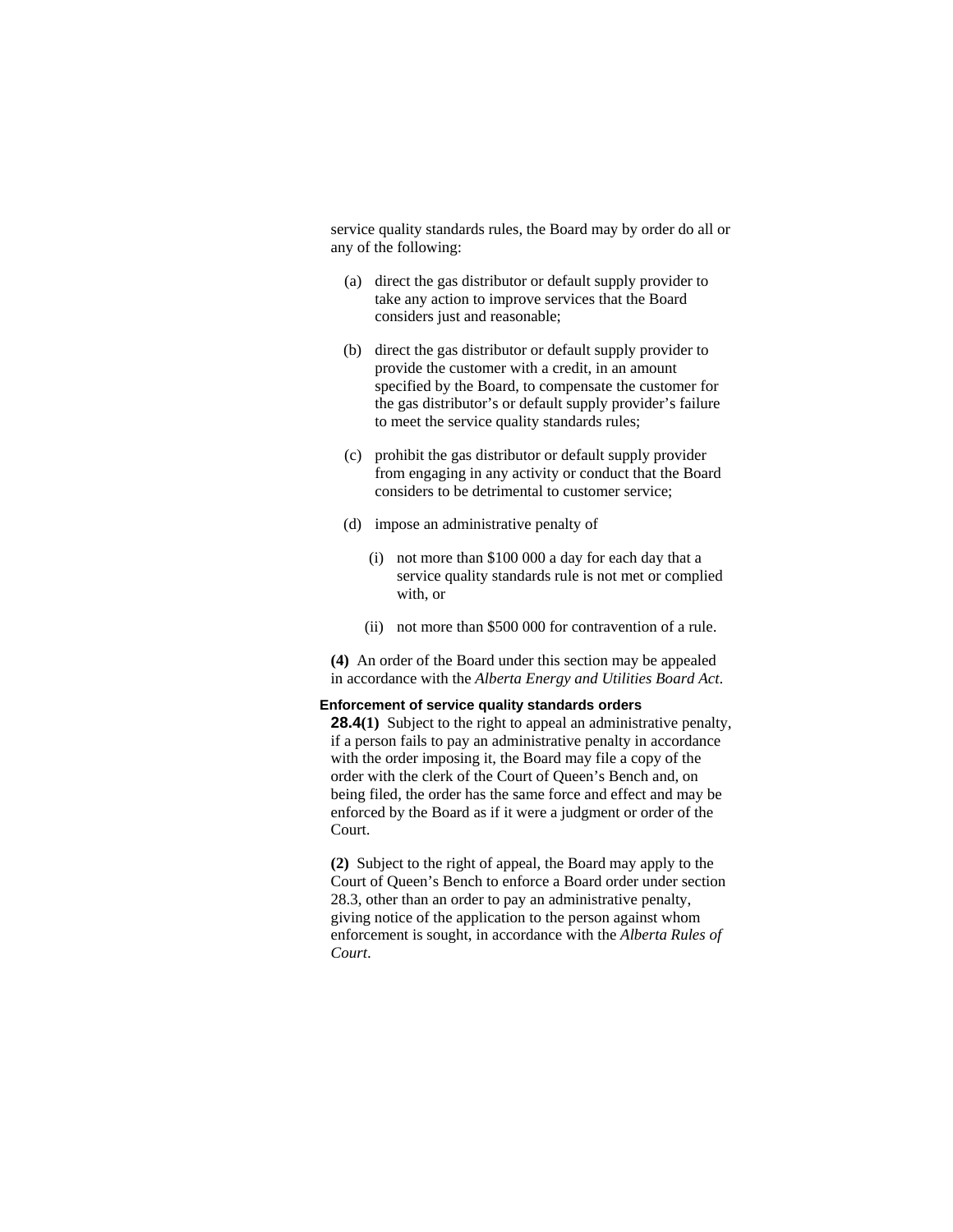**(3)** An application under subsection (2) must be accompanied with the original Board order or a certified copy of it.

**(4)** The Court of Queen's Bench may give judgment enforcing a Board order unless

- (a) the order is the subject of an appeal under the *Alberta Energy and Utilities Board Act*,
- (b) the order is the subject of judicial proceedings that put it in question, or
- (c) the order is not capable of enforcement in law.

# **Regulations Act does not apply**

**28.5** The *Regulations Act* does not apply in respect of

- (a) a settlement system code referred to in section  $28.1(1)(m)$ ,
- (b) service quality standards rules referred to in section 28.3, or
- (c) rules, practices and procedures referred to in section 28.51.

# **Facilitated negotiation**

**28.51(1)** The Board shall recognize or establish rules, practices and procedures that facilitate

- (a) the negotiated settlement of matters arising under this Part, and
- (b) the resolution of complaints or disputes regarding matters arising under this Part.

**(2)** The rules, practices and procedures recognized or established under this section apply whether or not an application relating to an issue has been made to the Board.

#### **Powers of Board**

**28.52** As part of the rules, practices and procedures for the negotiated settlement of matters or the resolution of complaints or disputes, the Board may

 (a) provide for the appointment of mediators to assist parties in negotiating the settlement of an issue;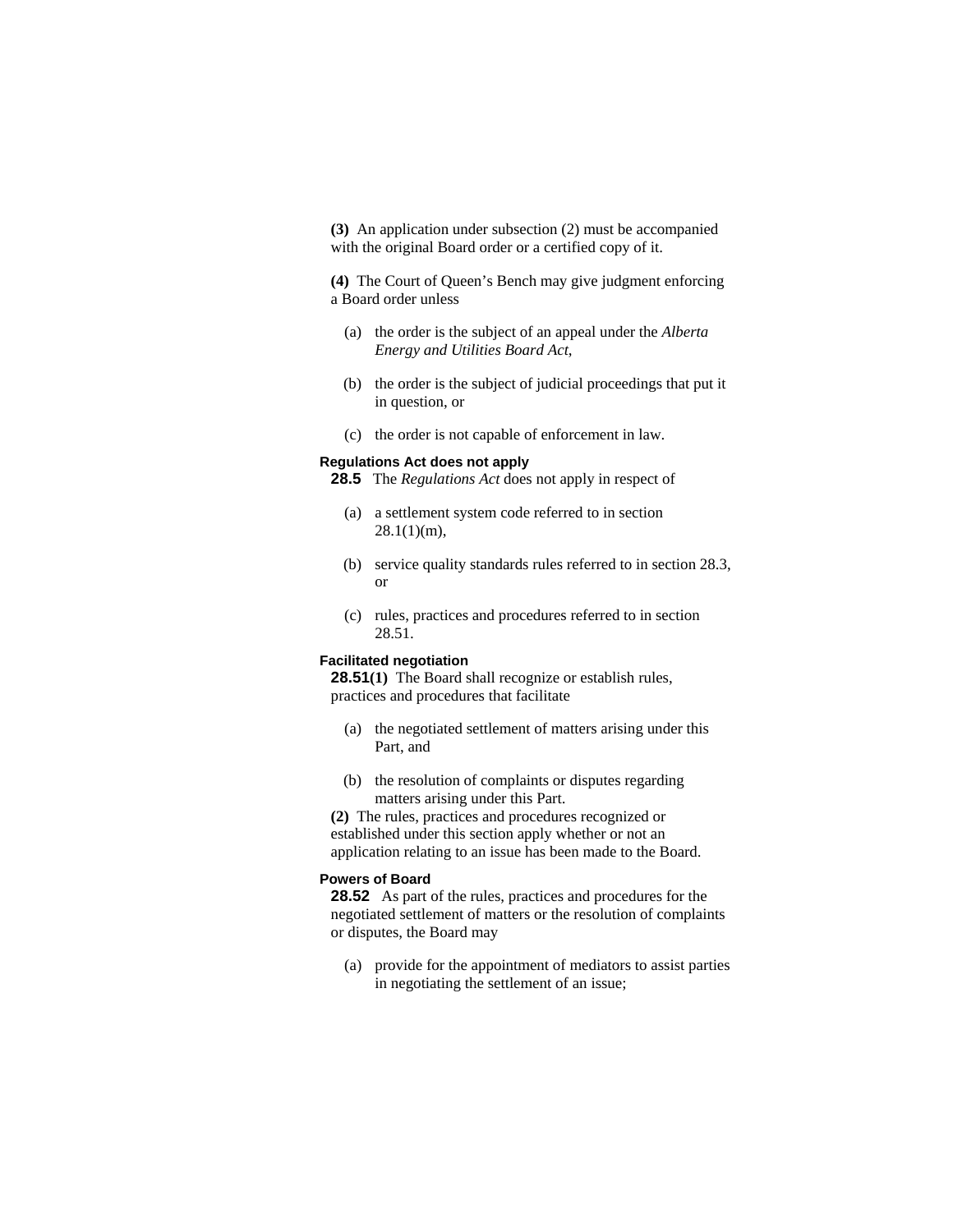- (b) provide for the appointment of employees of the Board as mediators;
- (c) provide for employees of the Board to attend the settlement process;
- (d) recognize or establish rules to ensure that the parties to an issue receive
	- (i) adequate notice of the settlement process and the matters in issue,
	- (ii) adequate disclosure of the positions of the parties and the basis for those positions, and
	- (iii) an appropriate opportunity to participate in the settlement process;
- (e) recognize or establish rules governing the extent to which persons who are not parties, or classes of persons who are not parties, may participate in the settlement of an issue;
- (f) provide that, before an issue may become the subject of a hearing before the Board, the parties must attempt to negotiate a settlement of the issue in accordance with the Board's rules, practices and procedures;
- (g) determine whether any costs of negotiating the settlement of an issue are payable and, if so, by whom and to whom the costs are to be paid.

#### **Board approval of a settlement**

**28.53(1)** If a settlement of an issue that is within the jurisdiction of the Board has been negotiated, the Board may approve the settlement.

**(2)** Any issue dealt with in a settlement approved by the Board is not subject to further consideration in the hearing of the matter to which the settlement relates.

**(3)** Subject to subsection (4), the Board may require a party to provide to it any records relating to the settlement that it considers appropriate.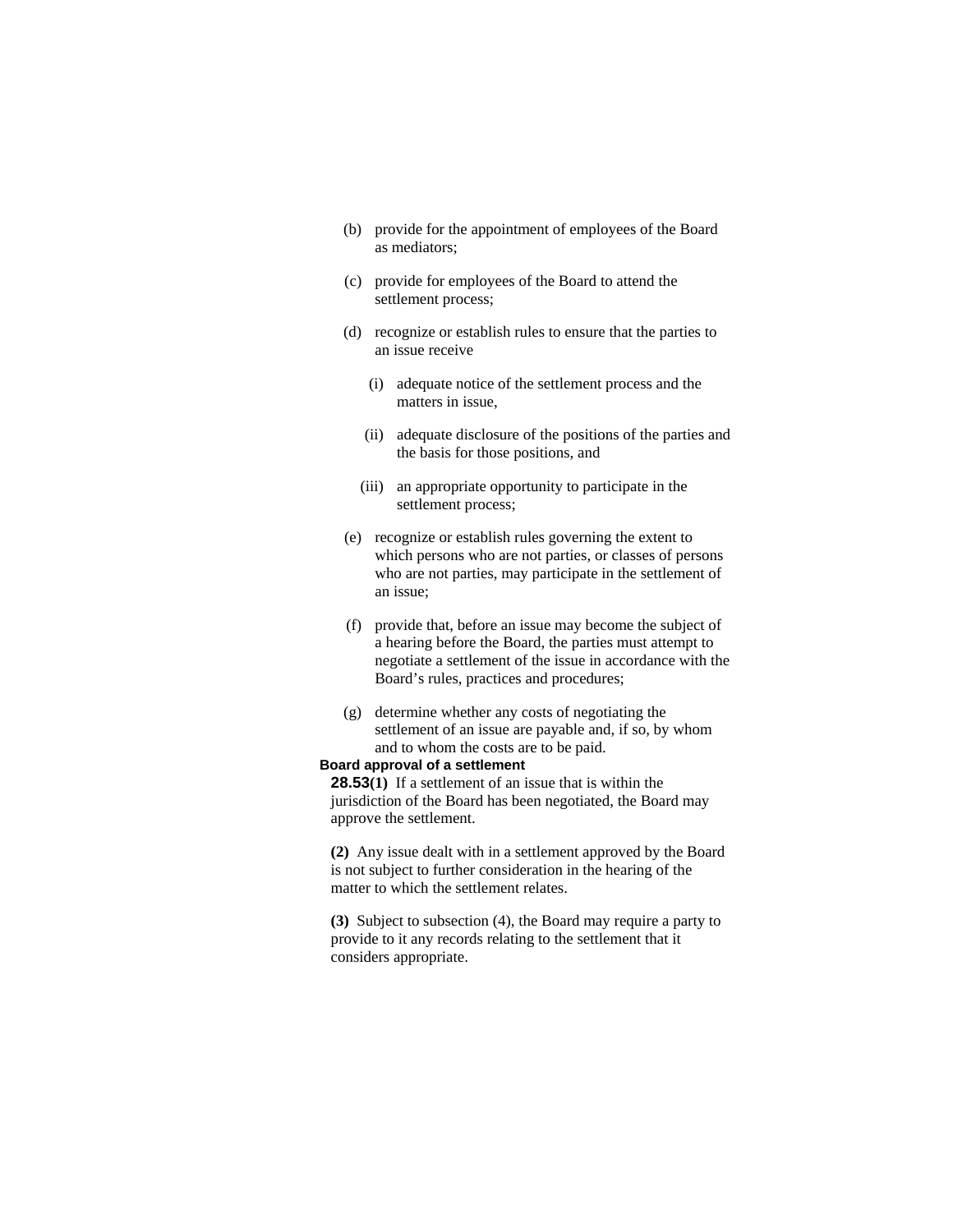**(4)** The Board shall not receive or consider any submission, position, evidence or information provided by a party on a without prejudice or confidential basis in the course of negotiating a settlement under this Part without the express consent of that party.

### **Limit on Board discretion**

**28.6** If the parties negotiate a settlement on the basis that the settlement is contingent on the Board's accepting the entire settlement, the Board must either approve the entire settlement or refuse it.

#### **Limit on mediators and facilitators**

**28.7** No person acting as a mediator or facilitator of a negotiated settlement or resolution of a complaint or dispute may participate in any proceedings of the Board arising from or relating to the issue without the express consent of all the parties to the issue.

#### **Board discretion**

**28.8(1)** When considering a settlement that has been negotiated, the Board

- (a) may accept confidential records from the parties to an issue and, on acceptance, must maintain the confidentiality of the records, and
- (b) may participate in or hold any discussions in private if the Board considers it necessary and if all parties to the issue have notice of the discussions.

**(2)** The duty of the Board to maintain the confidentiality of records provided to the Board under subsection (1)(a) prevails despite the *Freedom of Information and Protection of Privacy Act* for a period of at least 10 years following the end of the year in which the negotiated settlement to which the documents or information relates has completely expired.

# **(3) Section 52 is repealed and the following is substituted:**

#### **Failure to comply with Board orders**

**52** A person who fails to comply with an order of the Board is guilty of an offence and liable to a fine of not more than \$100 000 a day for every day during which the default continues.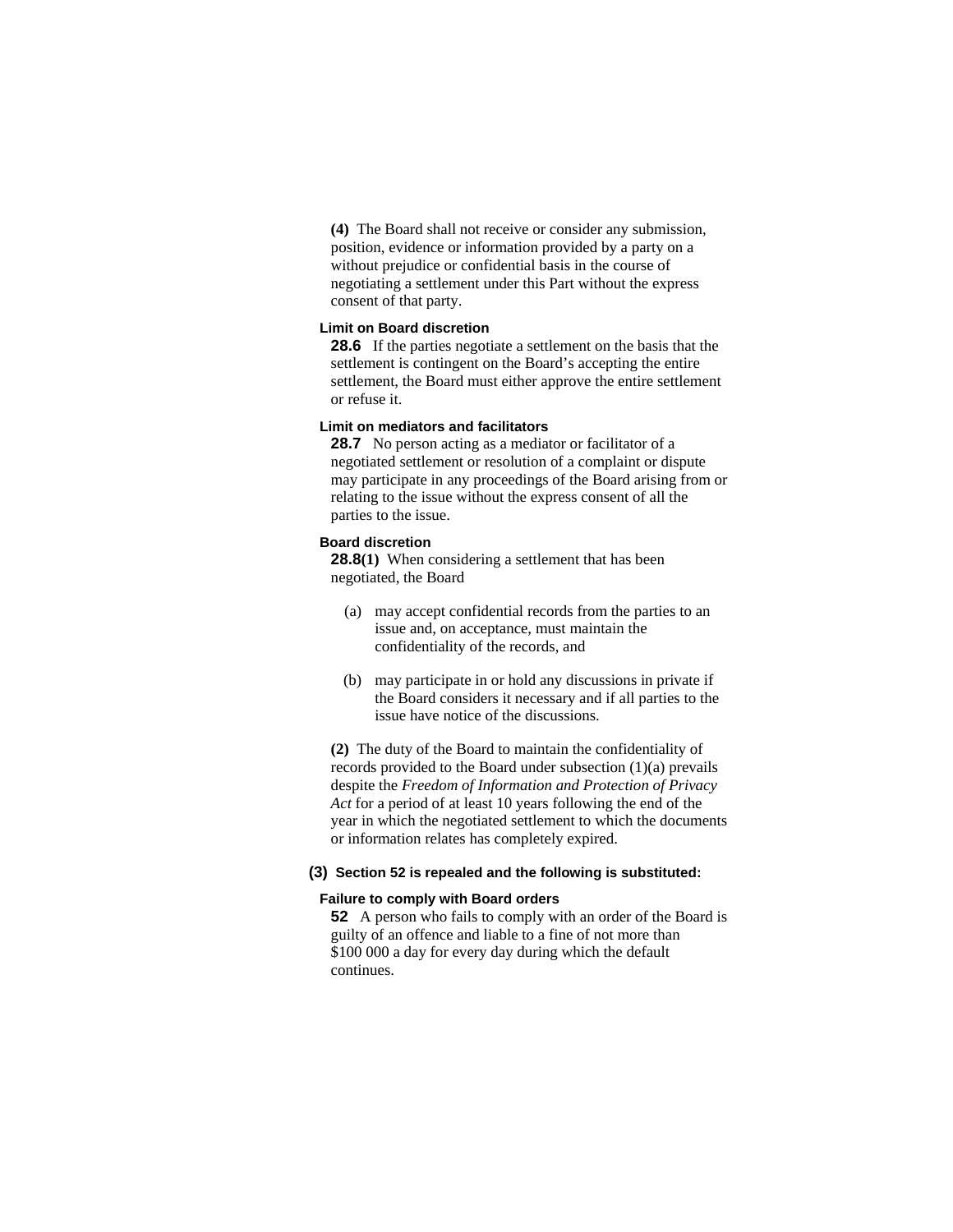**(4) Section 55 is amended by adding** "or the regulations under Part 2.1" **after** "this Act" **wherever it occurs.**

#### **(5) Section 56 is repealed and the following is substituted:**

#### **Penalty**

**56** Subject to section 52, a person who is guilty of an offence under this Act is liable to a fine of not more than \$500 000.

**(6) This section comes into force on Proclamation.**

### **Rural Utilities Act**

# **Amends RSA 2000 cR-21**

**3(1) The** *Rural Utilities Act* **is amended by this section.** 

- **(2) Section 3 is amended**
	- **(a) in subsection (1) by striking out** "Ten" **and substituting**  "Five";
	- **(b) in subsection (2)(a) by striking out** "10" **and substituting**  "5".
- **(3) Section 10(5) is repealed and the following is substituted:**
	- **(5)** An association shall
		- (a) allow a member to inspect the membership register at reasonable times during business hours at the head office of the association or other place where the register is kept, subject to any bylaws of the association respecting the time and manner of inspection made by the association at a general meeting, and
		- (b) provide a copy of the membership register to a member on payment of a reasonable fee determined by the association.

**(5.1)** Unless the bylaws of the association provide otherwise, a member may advise the association in writing that that person's name is not to be included in a copy of a membership register provided under this section, and in that case the association shall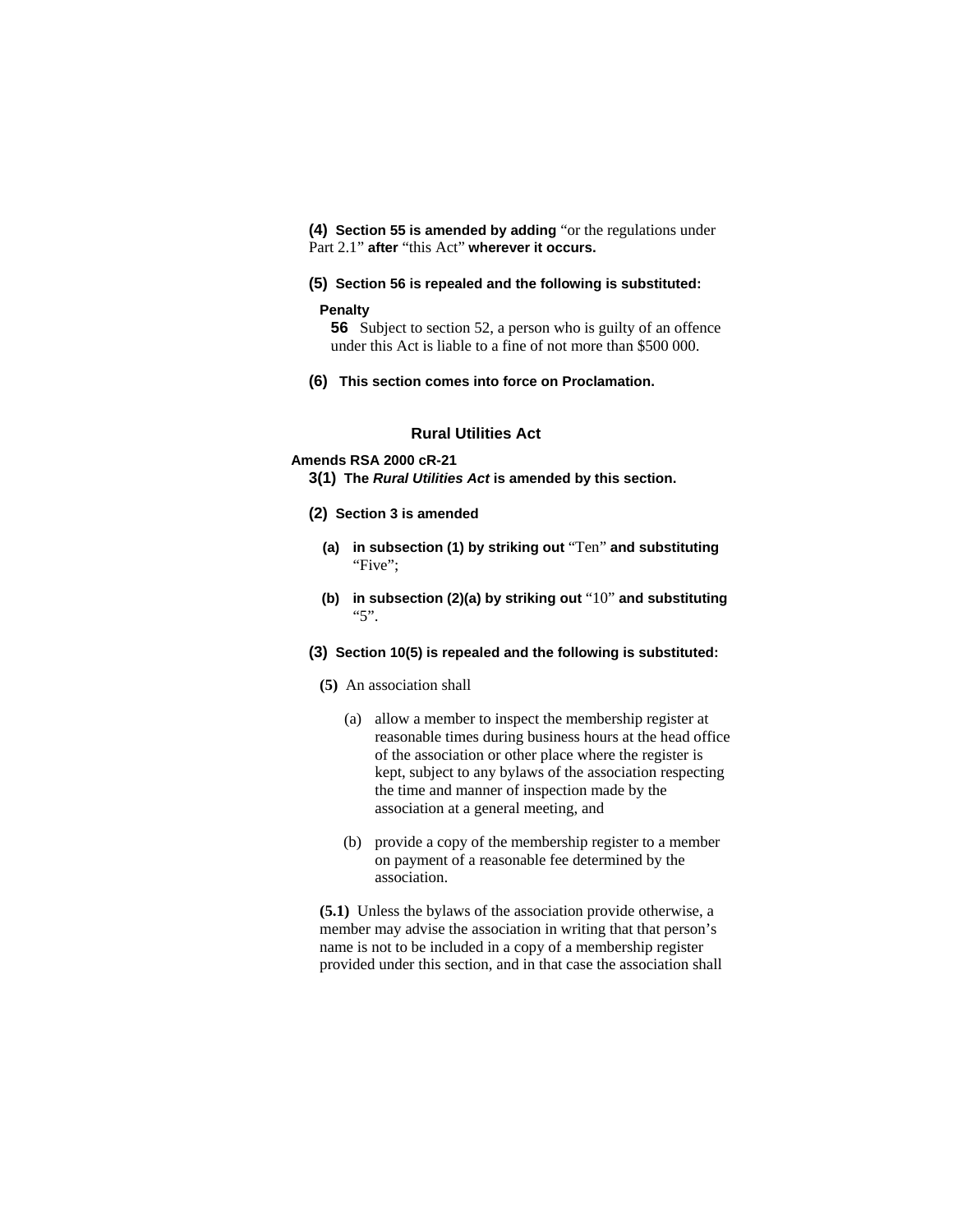not include the name and shall include on the copy that is provided a statement that it is incomplete.

**(5.2)** A person who obtains a copy of the membership register

- (a) shall not release the membership register or any information in it to any other person without first obtaining the consent of the board of directors, and
- (b) shall not use the membership register or any information in it for any purpose other than communicating with the other members on matters specific to the affairs of the association.

# **(4) Section 12 is amended by adding the following after subsection (4):**

**(5)** Notwithstanding subsection (4)(b), a person who is named as a member's attorney in an enduring power of attorney within the meaning of the *Powers of Attorney Act* and who has authority to act under the enduring power of attorney may, unless the enduring power of attorney provides otherwise, exercise the member's vote at a meeting of the association.

**(5) Section 17 is amended by striking out** "electricity or gas, or both," **and substituting** "one or more of electricity, gas or water".

#### **(6) Section 25 is amended**

### **(a) by repealing subsection (1) and substituting the following:**

#### **Voluntary winding-up**

**25(1)** The directors of an association may be authorized, by an extraordinary resolution passed at a general meeting of the association called for that specific purpose, to wind up the affairs of the association by appointing the Director, or another person approved by the Director, as liquidator and empowering the liquidator to take all necessary action for the winding-up of the association.

- **(b) by repealing subsection (3);**
- **(c) in subsection (4) by adding** "unless the bylaws provide for distribution on another basis" **after** "held".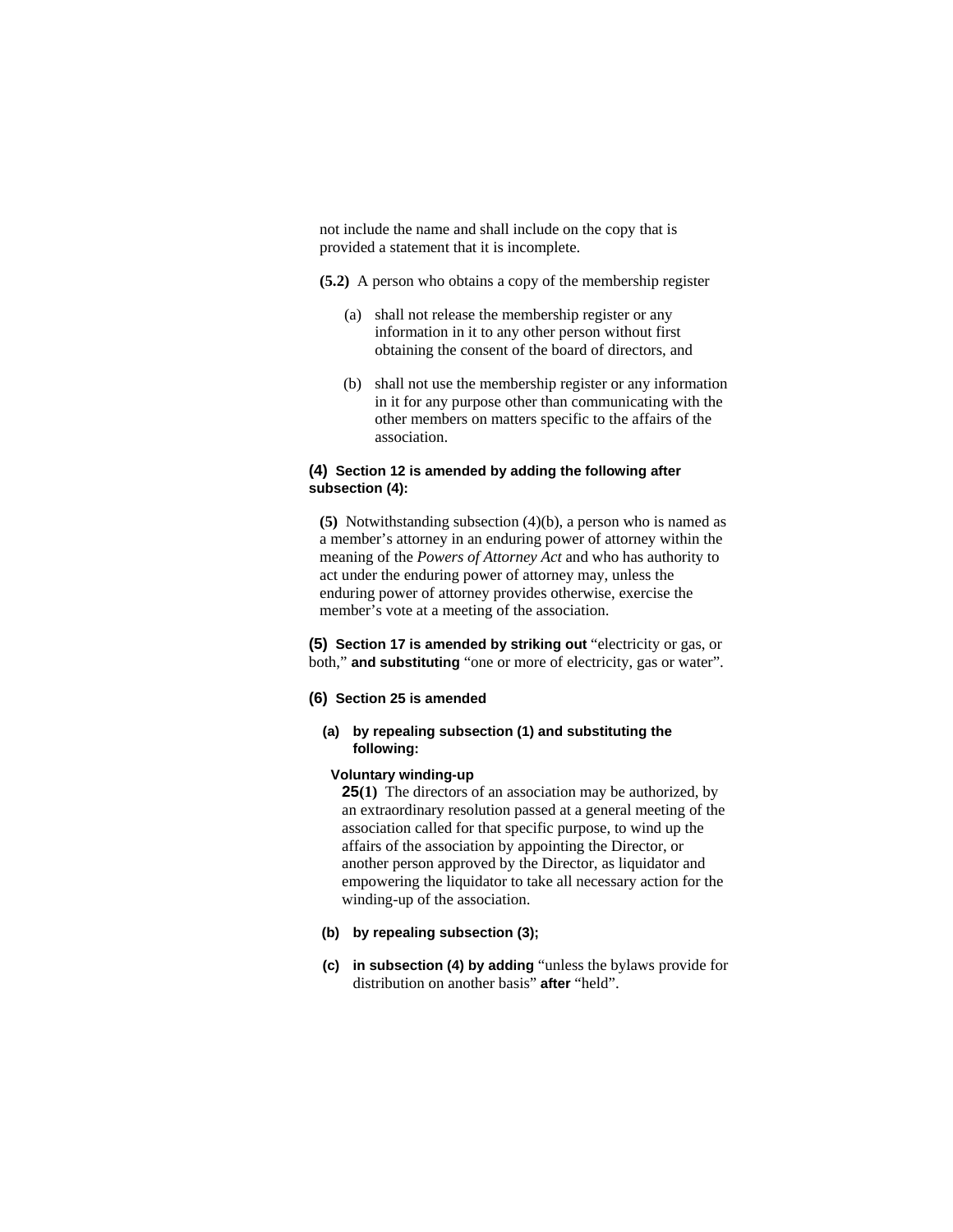# **(7) The following is added after section 25:**

#### **Appointment of liquidator**

**25.1** On the appointment of the liquidator, all the powers of the directors cease except to the extent that the liquidator sanctions the continuation of those powers.

## **Duties on appointment**

- **25.2** On the liquidator's appointment the liquidator shall
	- (a) give notice of the appointment to each claimant and creditor known to the liquidator,
	- (b) publish notice of the appointment in a publication generally available to the public in the area where the association carries on business, requiring
		- (i) any person who is indebted to the association to render an account and pay any amount owing to the liquidator at the time and place specified,
		- (ii) any person who possesses property of the association to deliver it to the liquidator at the time and place specified, and
		- (iii) any person who has a claim against the association, whether liquidated, unliquidated, future or contingent, to present particulars of it in writing to the liquidator not later than 2 months after the first publication of the notice,
	- (c) take the property of the association into custody and control, and
	- (d) if at any time the liquidator determines that the association is unable to pay or to adequately provide for the discharge of its obligations, apply to the Court of Queen's Bench for directions.

#### **Liquidator to prepare statement of assets and liabilities**

**25.3** The liquidator shall, within 120 days after the liquidator's appointment, prepare a statement of the assets, debts and liabilities of the association and the values of the assets as shown by the liquidator's books and records and, if the liquidator is a person other than the Director, the liquidator shall send to the Director a true copy of the statement.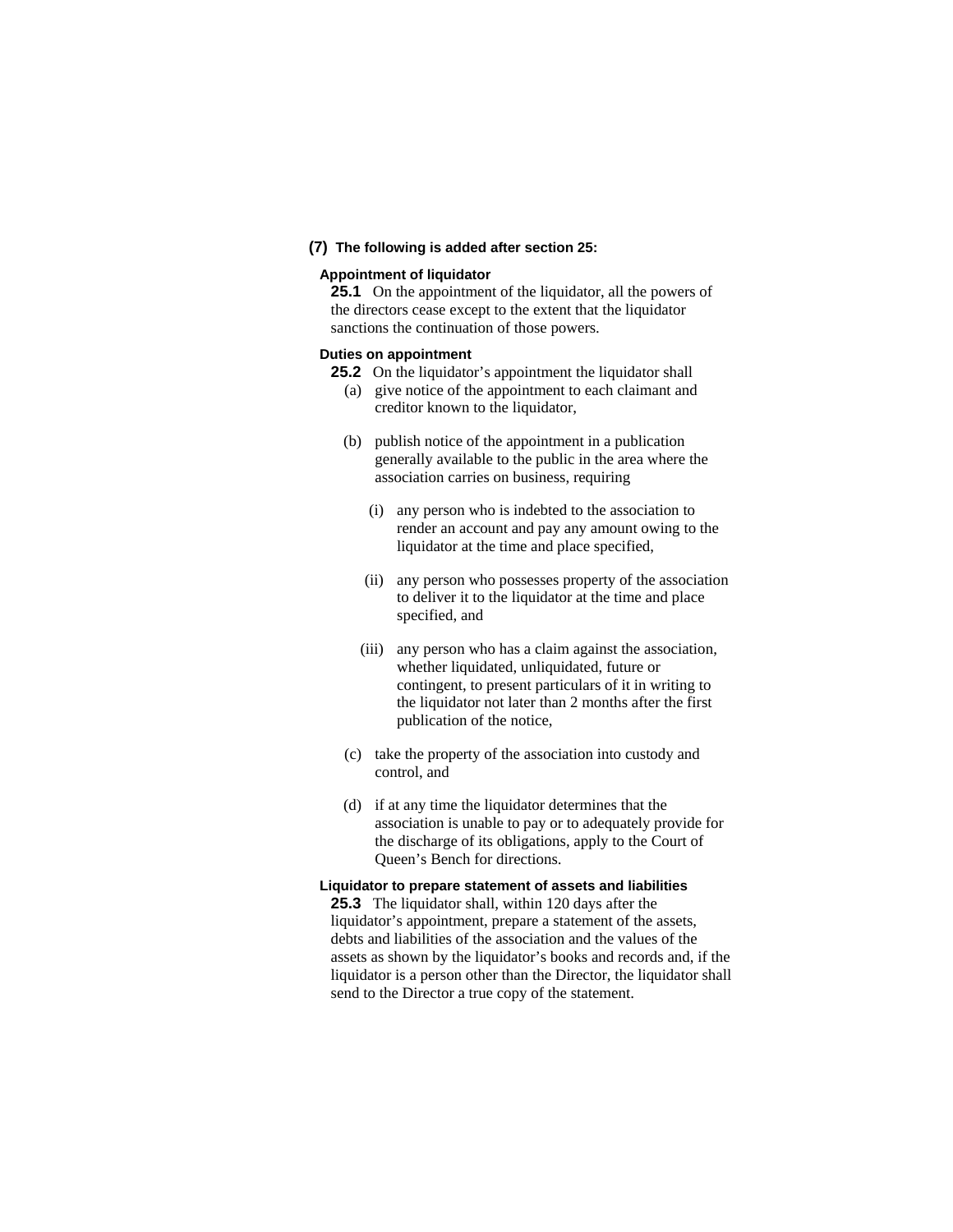# **Powers of liquidator**

**25.4(1)** A liquidator may

- (a) retain any person the liquidator considers appropriate to assist in the liquidation,
- (b) bring, defend or take part in any civil, criminal, administrative, investigative or other action or proceeding in the name of and on behalf of the association,
- (c) carry on the business of the association as required for an orderly liquidation,
- (d) sell any property of the association by public auction or private sale,
- (e) do all acts and execute any documents in the name of and on behalf of the association,
- (f) borrow money on the security of the property of the association,
- (g) settle or compromise any claims by or against the association, and
- (h) do all other things necessary for the liquidation of the association and the distribution of its property.

**(2)** The liquidator shall, in priority to all other debts, pay the valid claim that any person employed by the association has for unpaid wages or salary earned during the 3 months immediately before the appointment of the liquidator.

**(3)** When the liquidator is a person other than the Director, the liquidator shall not exercise any of the powers referred to in subsection  $(1)(a)$ ,  $(b)$ ,  $(c)$ ,  $(d)$ ,  $(f)$  or  $(g)$  without first obtaining the approval in writing of the Director.

# **Recovery of property**

**25.5(1)** If a liquidator has reason to believe that any property of the association is in the possession or control of a person or that any person has concealed, withheld or misappropriated any property of the association, the liquidator may apply to the Court of Queen's Bench for an order requiring the person to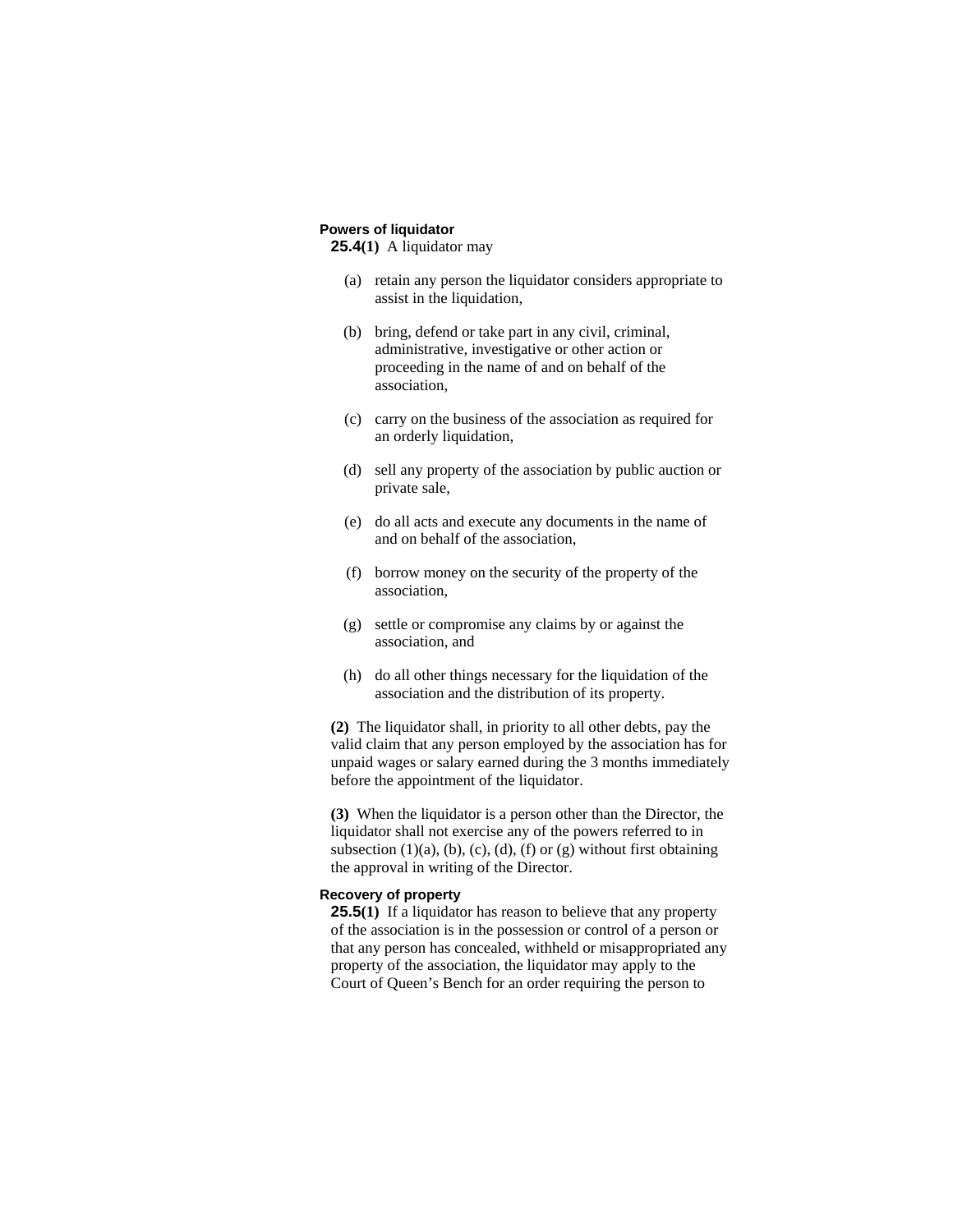appear before the Court to be examined at the time and place designated in the order.

**(2)** If the examination referred to in subsection (1) discloses that the person

- (a) has in that person's possession or under that person's control property of the association, or
- (b) has concealed, withheld or misappropriated property of the association,

the Court may order the person to restore it or to pay compensation to the liquidator.

### **Protection from liability**

**25.6(1)** A liquidator is not liable in an action based on the liquidator's failure to fulfil his or her duties if he or she shows that he or she exercised the care, diligence and skill that a reasonably prudent person would exercise in comparable circumstances to prevent the failure, including reliance in good faith on financial statements of the association, reports of experts and information presented by officers or professionals.

**(2)** The acts of a liquidator are valid notwithstanding any defects that are afterwards discovered in the liquidator's appointment or qualifications.

#### **Appointment of new liquidator**

**25.7** If a liquidator who is not the Director resigns, dies or is removed from the office of liquidator, the Director may appoint a person to fill the vacancy.

#### **Remuneration**

**25.8** A liquidator is entitled to remuneration that is fixed by the Court of Queen's Bench on application of the liquidator.

#### **Application to judge to approve accounts**

**25.9(1)** When the liquidator

- (a) has realized all the property of the association or so much of it as can, in the liquidator's opinion, be realized without needlessly protracting the liquidation,
- (b) has distributed a final dividend, if any, to the creditors, and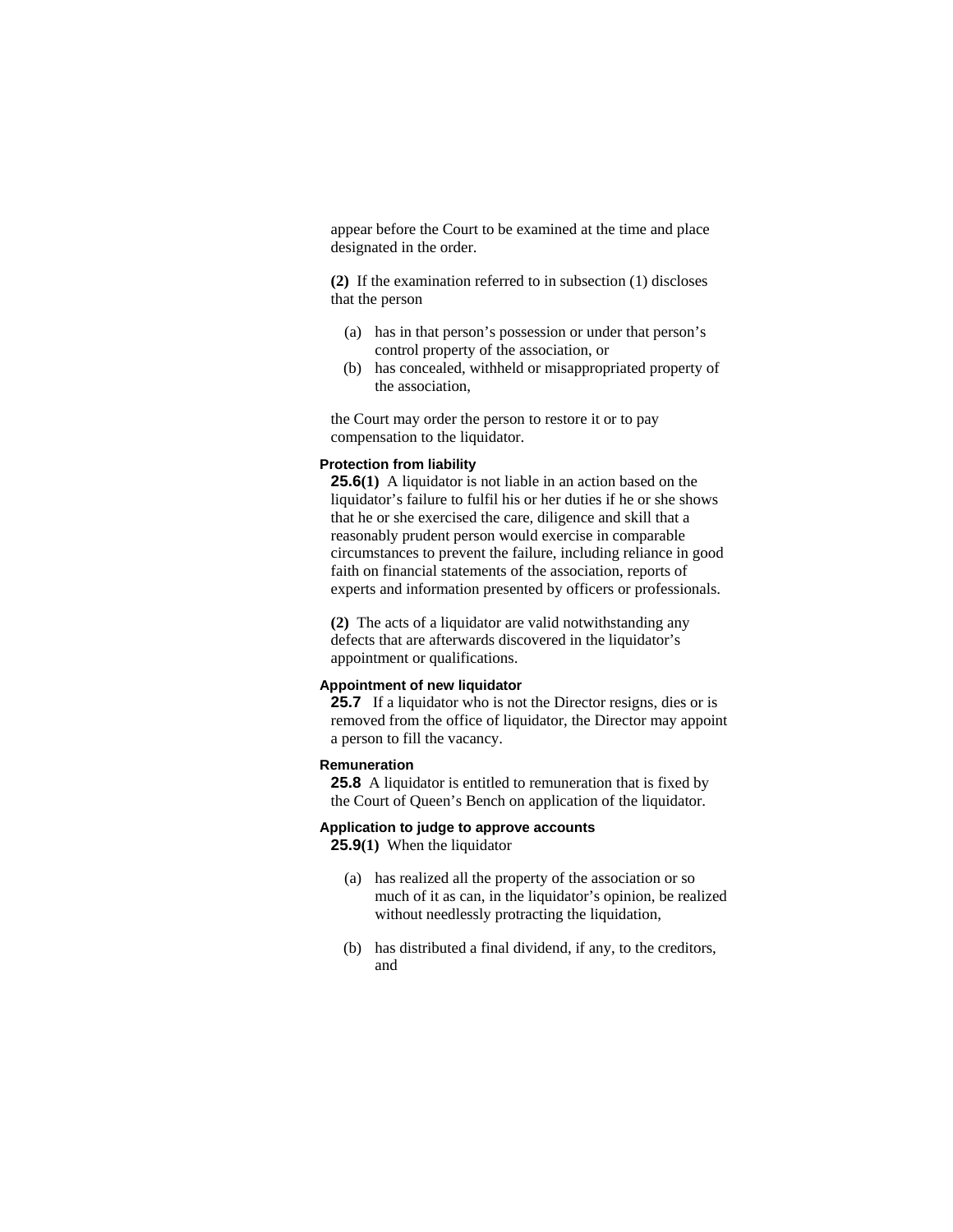(c) has adjusted the rights of the members of the association among themselves,

the liquidator shall apply to the Court of Queen's Bench for directions relating to the filing of the liquidator's accounts and to fix a day for the hearing of an application for an order approving the liquidator's accounts, fixing the liquidator's remuneration, discharging the liquidator and declaring the association dissolved.

**(2)** In fixing a day for the hearing of the application, the Court shall give all necessary directions relating to the notices to be given and the evidence to be adduced by affidavit or otherwise on the application.

**(3)** On the hearing of the application, the Court may grant or refuse it in whole or in part and may make any order that in the circumstances it considers proper having regard to the evidence adduced.

**(4)** The liquidator shall file a true copy of the order with the Registrar within 15 days from the date of the order.

# **(8) Section 31(5) and (6) are repealed and the following is substituted:**

**(5)** A person who is guilty of an offence under section 10(5.2) is liable to a fine of not more than \$50 000.

**(6)** A person who is guilty of an offence, other than an offence under section  $10(5.2)$ , is liable to a fine of not more than

- (a) \$500, in the case of an individual, or
- (b) \$1000, in the case of an association or other corporation.

# **Explanatory Notes**

# **Gas Distribution Act**

**1**(1) Amends chapter G-3 of the Revised Statutes of Alberta 2000.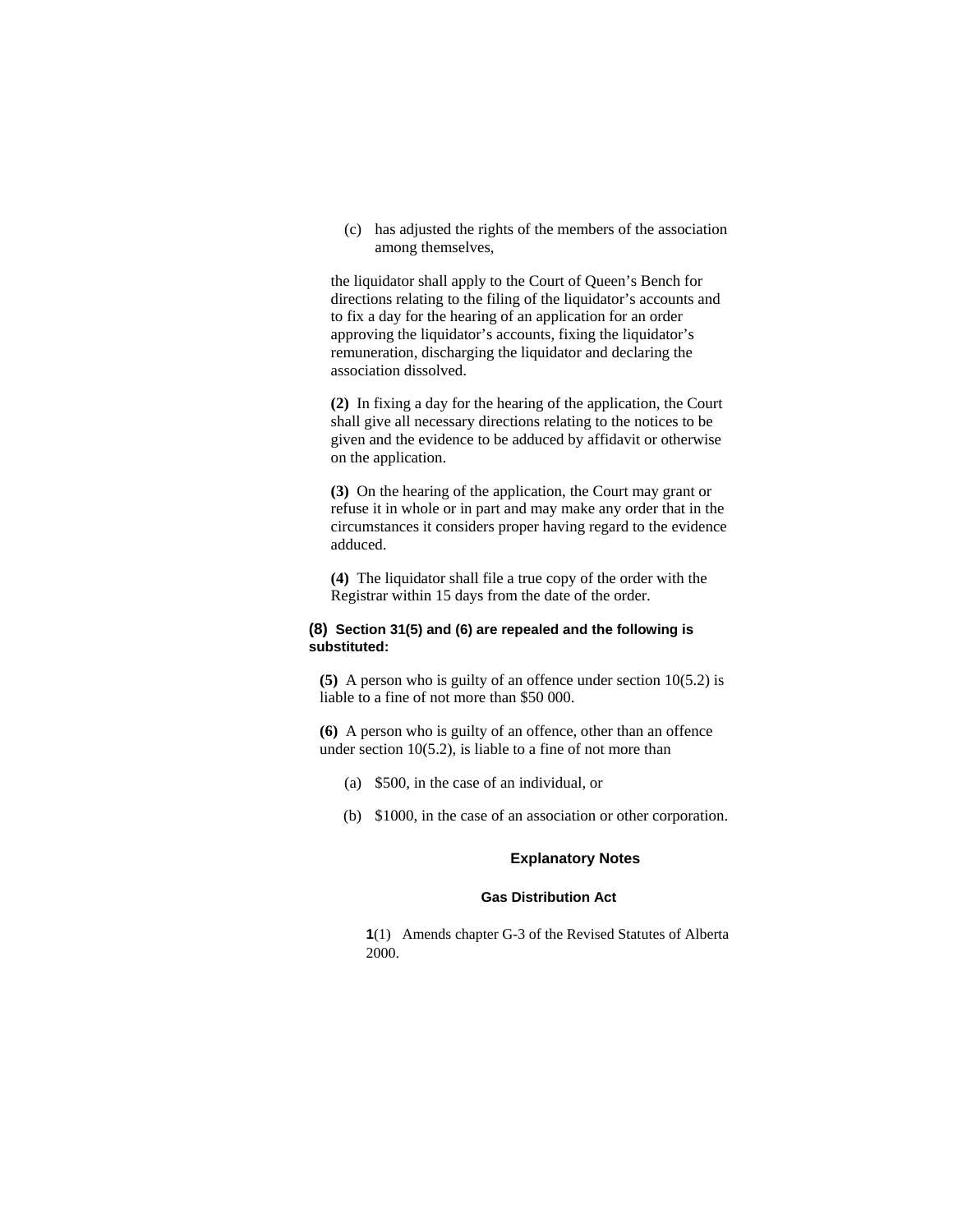(2) New Part governing the regulation of gas services obtained from retailers.

(3) Repeals chapter 13(Supp) of the Revised Statutes of Alberta 2000.

(4) Coming into force.

#### **Gas Utilities Act**

**2**(1) Amends chapter G-5 of the Revised Statutes of Alberta 2000.

#### (2) Section 28 presently reads:

#### *28(1) In this section,*

- *(a) "consumer" means a consumer of gas who takes delivery of the gas at its place of consumption by means of the gas distribution system of a distributor;*
- *(b) "direct seller" means a person, other than a distributor, who sells gas to a consumer or to another person who purchases the gas as an agent of the consumer for the purposes of this section;*
- *(c) "distributor" means the operator of a gas utility for the distribution of gas to consumers in all or part of a municipality.*

*(2) The Lieutenant Governor in Council may make regulations* 

 *(a) establishing classes of consumers for the purposes of this section;*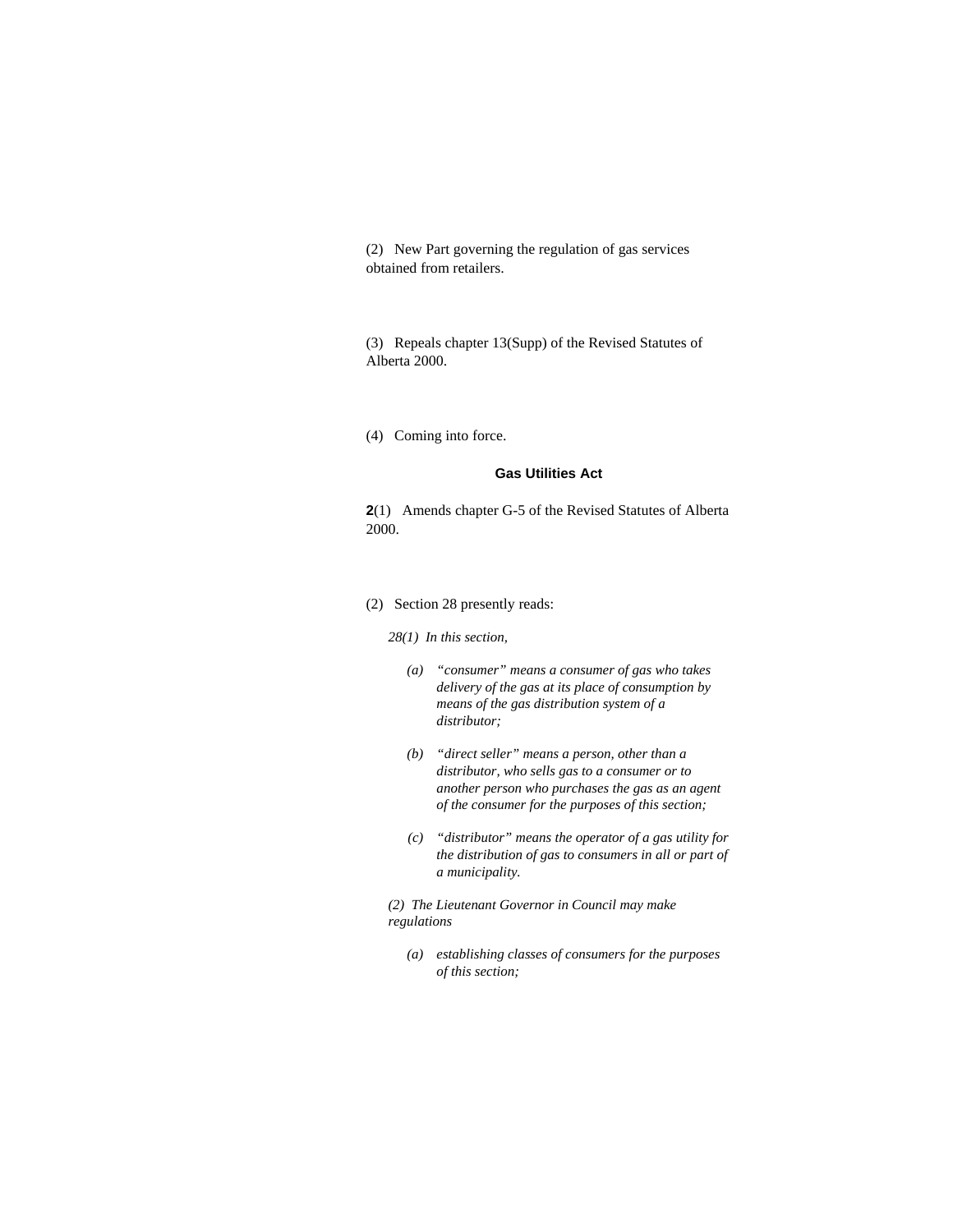- *(b) respecting the conditions to which the rights of consumers under subsection (3) are subject;*
- *(c) governing, with respect to any matters provided for in the regulations, the rights and obligations of* 
	- *(i) distributors,*
	- *(ii) direct sellers,*
	- *(iii) consumers, and*
	- *(iv) agents of consumers for the purposes of this section.*

*(3) Subject to the regulations, a consumer has the right to obtain a supply of gas from a direct seller for delivery to the consumer by means of the gas distribution system of a distributor, and for that purpose the Board may require the distributor to transport gas by means of the distributor's gas distribution system on behalf of the consumer or the direct seller at the rates, tolls or charges fixed by the Board and on the terms and conditions imposed by the Board.* 

*(4) Subsection (3) applies notwithstanding any municipal gas franchise held by the distributor, whether or not it grants any exclusive rights to the distributor.* 

*(5) Section 45 of the Municipal Government Act does not apply to the sale of gas by a direct seller to a consumer or to another person who purchases the gas as an agent of the consumer for the purposes of this section.* 

#### (3) Section 52 presently reads:

*52 An owner of a gas utility who fails to comply with an order of the Board, after it becomes effective, is guilty of an offence and liable to a fine of \$100 a day for every day during which the default continues.* 

(4) Section 55 presently reads: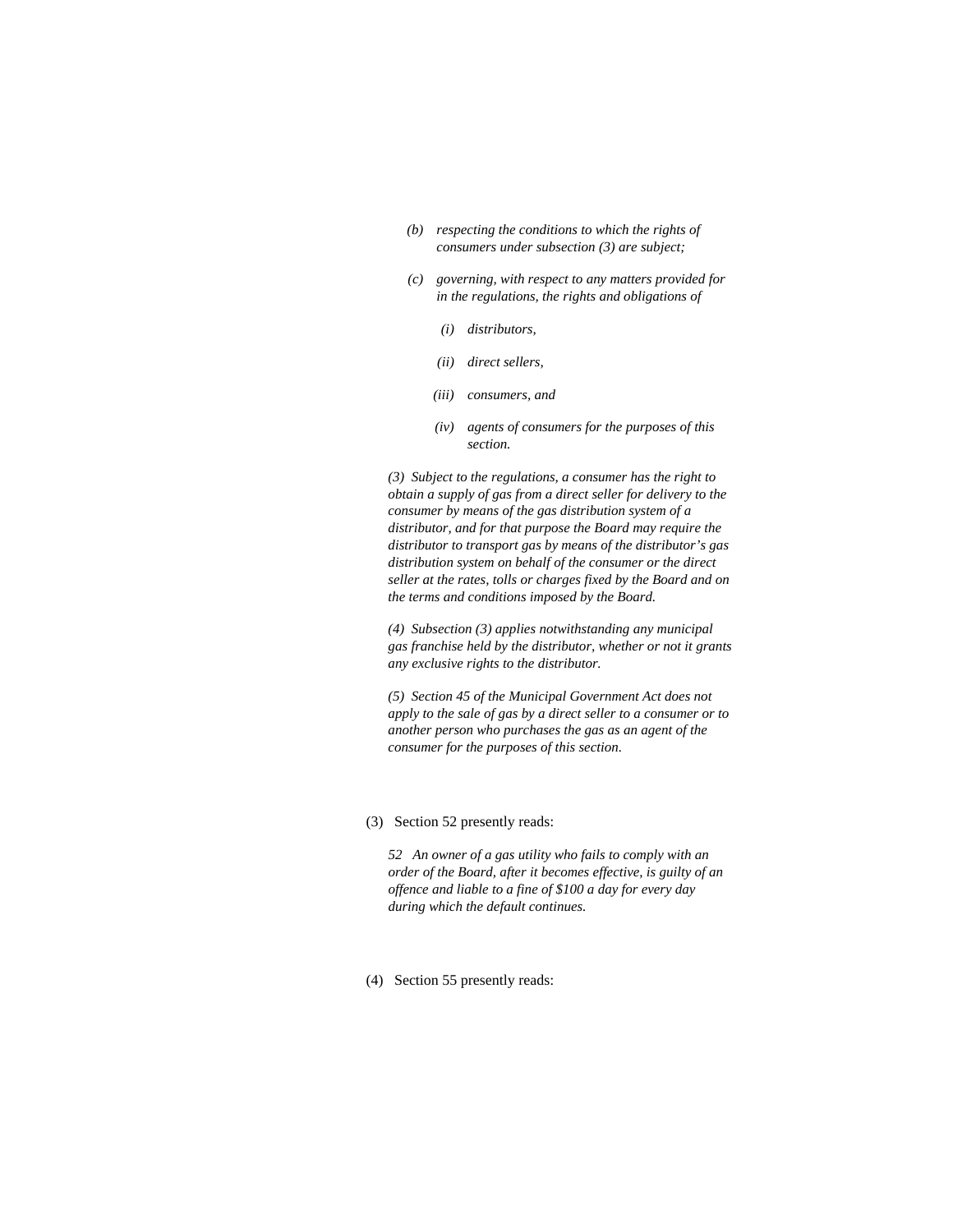*55 Any owner of a gas utility or any person who performs, commits or does any act or thing forbidden or prohibited by this Act or who neglects, fails or omits to do or perform any act or thing required by this Act to be done or performed by the owner or person is guilty of an offence.* 

(5) Section 56 presently reads:

*56 A person who is guilty of an offence under this Act is, in addition to all other penalties, liable to a fine of not less than \$50 nor more than \$500, and, in default of payment, if an individual, to imprisonment for a term not exceeding 6 months.* 

(6) Coming into force.

#### **Rural Utilities Act**

**3**(1) Amends chapter R-21 of the Revised Statutes of Alberta 2000.

(2) Section 3 presently reads in part:

*3(1) Ten or more persons who desire to be associated together in a co-operative association with the principal object of supplying any one or more of the following:* 

- *(a) electricity;*
- *(b) natural gas;*
- *(c) water, primarily for domestic use;*
- *(d) sewage disposal;*
- *(e) water, primarily for domestic use, and sewage disposal,*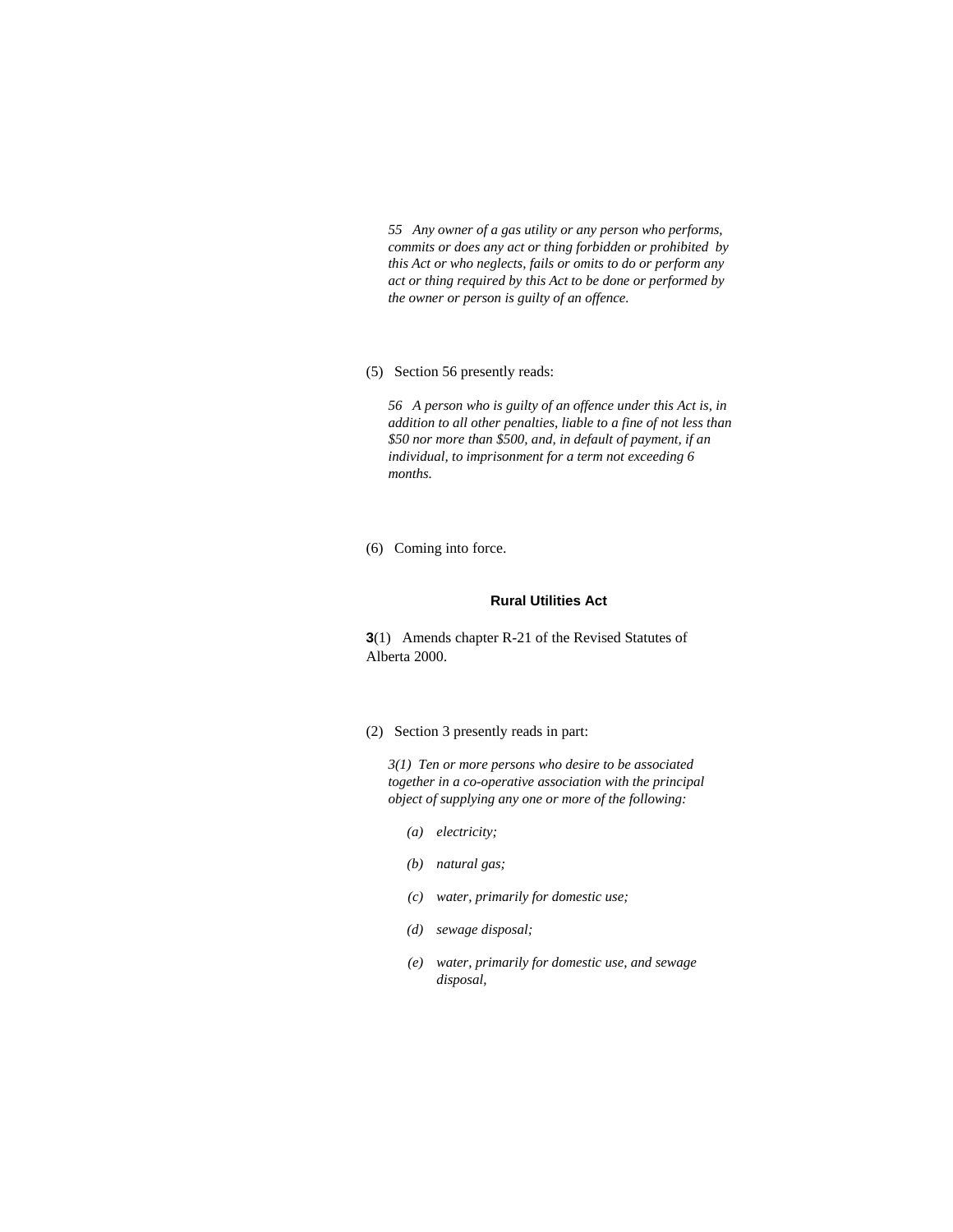*to its members primarily in a rural area may apply to be incorporated under this Act.* 

*(2) An application for incorporation is to be made by delivering to the Director* 

- *(a) a memorandum of association in the prescribed form signed by the 10 or more persons,*
- (3) Section 10(5) presently reads:

*(5) An association shall allow a member to inspect the membership register at reasonable times during business hours at the head office of the association or place where the register is kept, subject to any rules as to the time and manner of inspection made by the association in general meetings.* 

#### (4) Section 12 presently reads in part:

- *(4) At meetings of an association* 
	- *(a) a member has one vote regardless of the number of utility service contracts held by the member, and*
	- *(b) no member may vote by proxy.*
- (5) Section 17 presently reads:

*17 The directors of an association supplying electricity or gas, or both, that owns works shall, in accordance with the regulations, maintain a reserve for the replacement, extension or increase in capacity of its works.* 

(6) Section 25 presently reads: